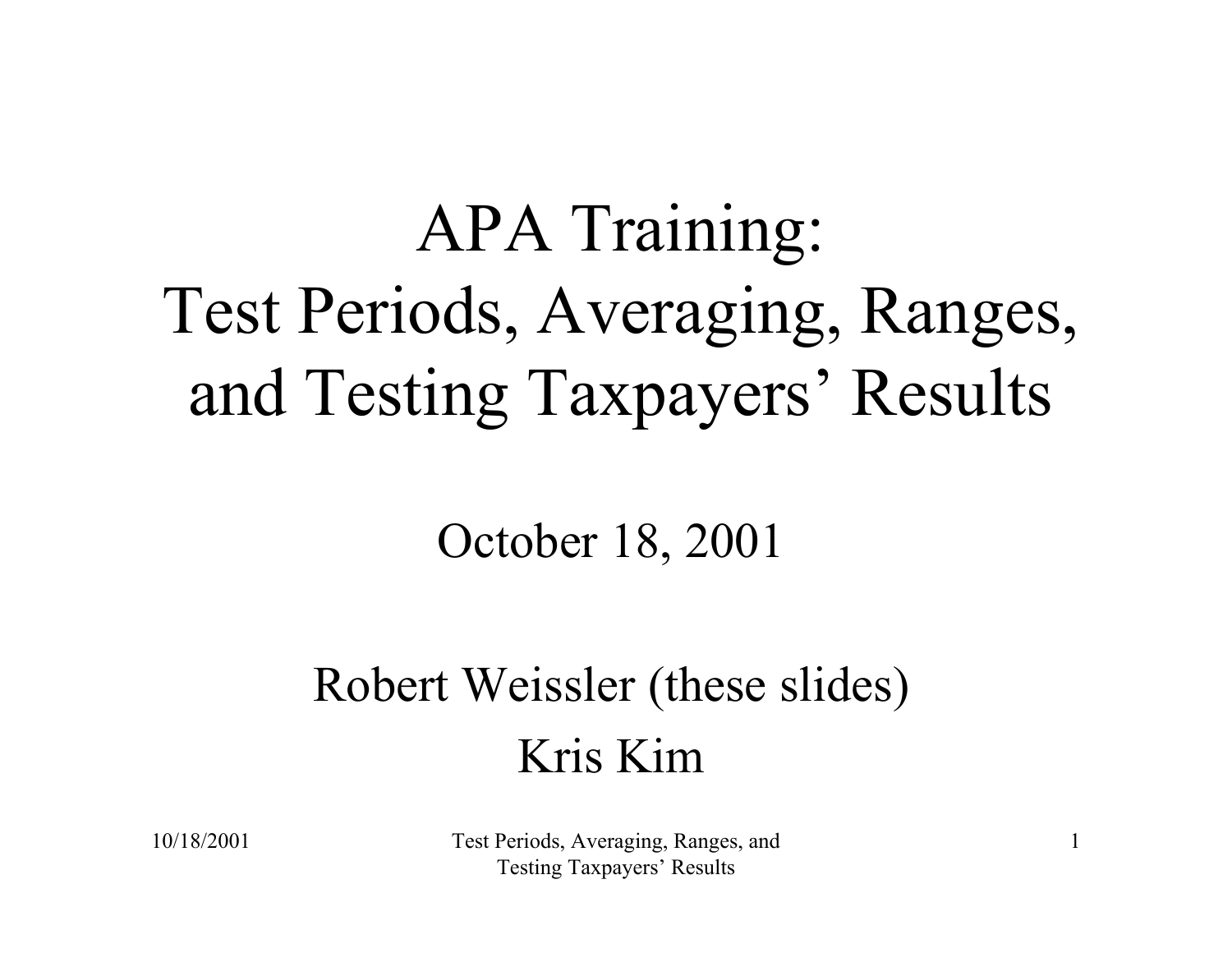# Steps in Analysis

- $\bullet$  (TPM)
- $\bullet$ (Comparables selection)
- **Test period for comparables' results**
- $\bullet$ (Adjusting comparables' results)
- **Combining comps' results over time**
- **Deriving an arm's length point or range**
- **Testing/adjusting tested party's results**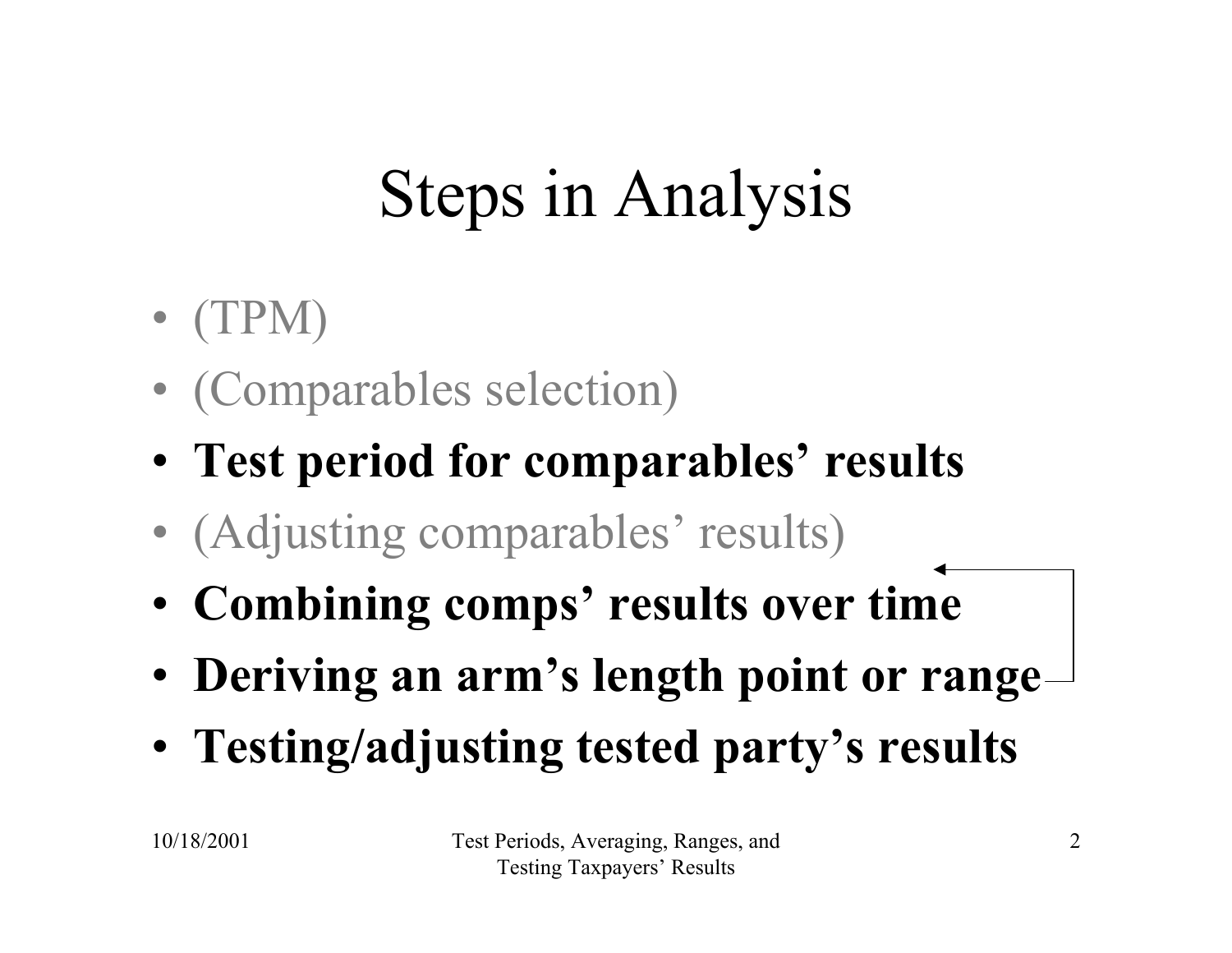#### Differences From Audit Context

- •• Mismatch between comparables test period and APA period
	- Some provisions in regulations assume match between comparables' test period and years under audit
- Taxpayer knows range in advance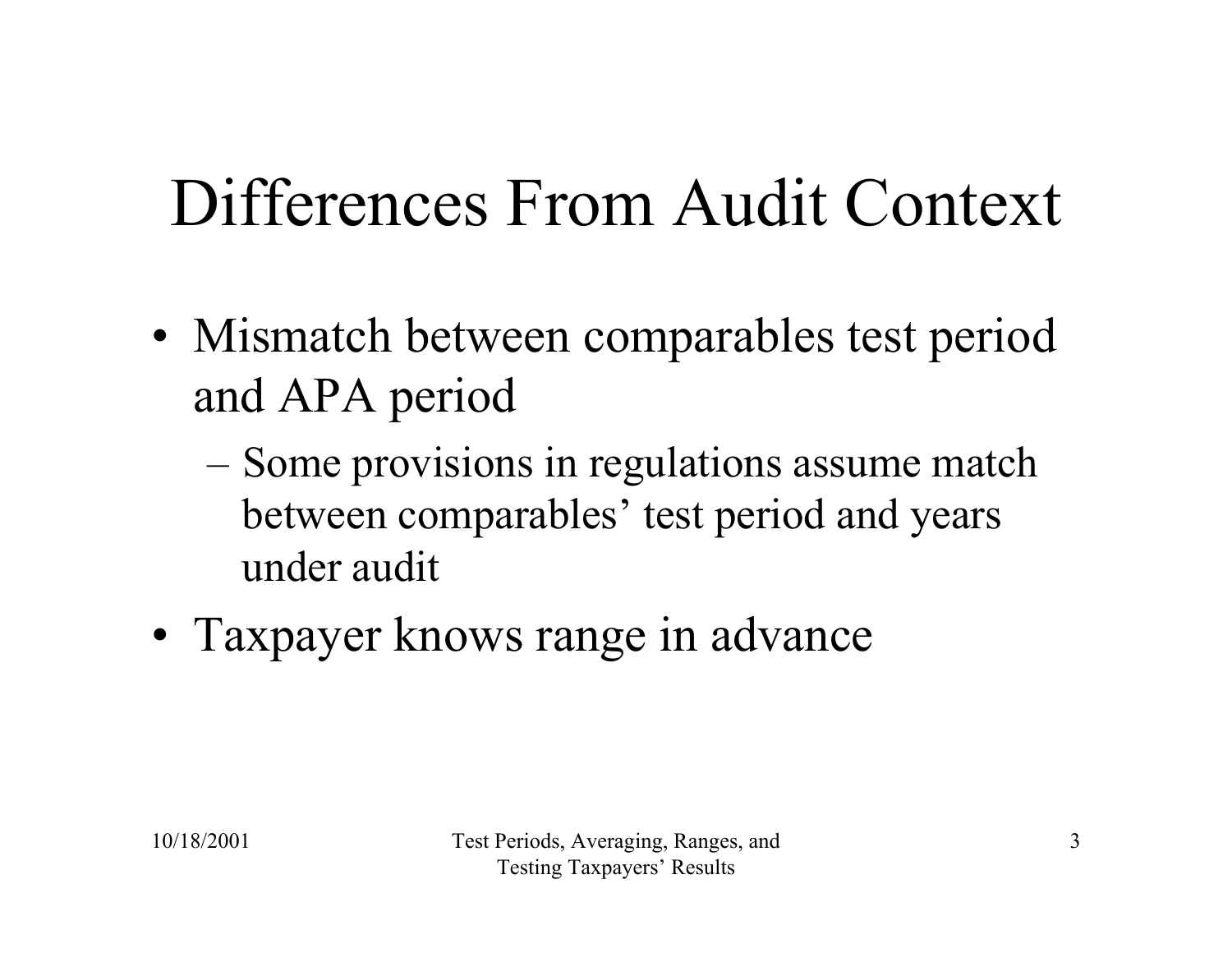# Steps in Analysis

- $\bullet$  (TPM)
- $\bullet$ (Comparables selection)
- **Test period for comparables' results**
- $\bullet$ (Adjusting comparables' results)
- Combining comps' results over time
- •Deriving an arm's length point or range
- Testing/adjusting tested party's results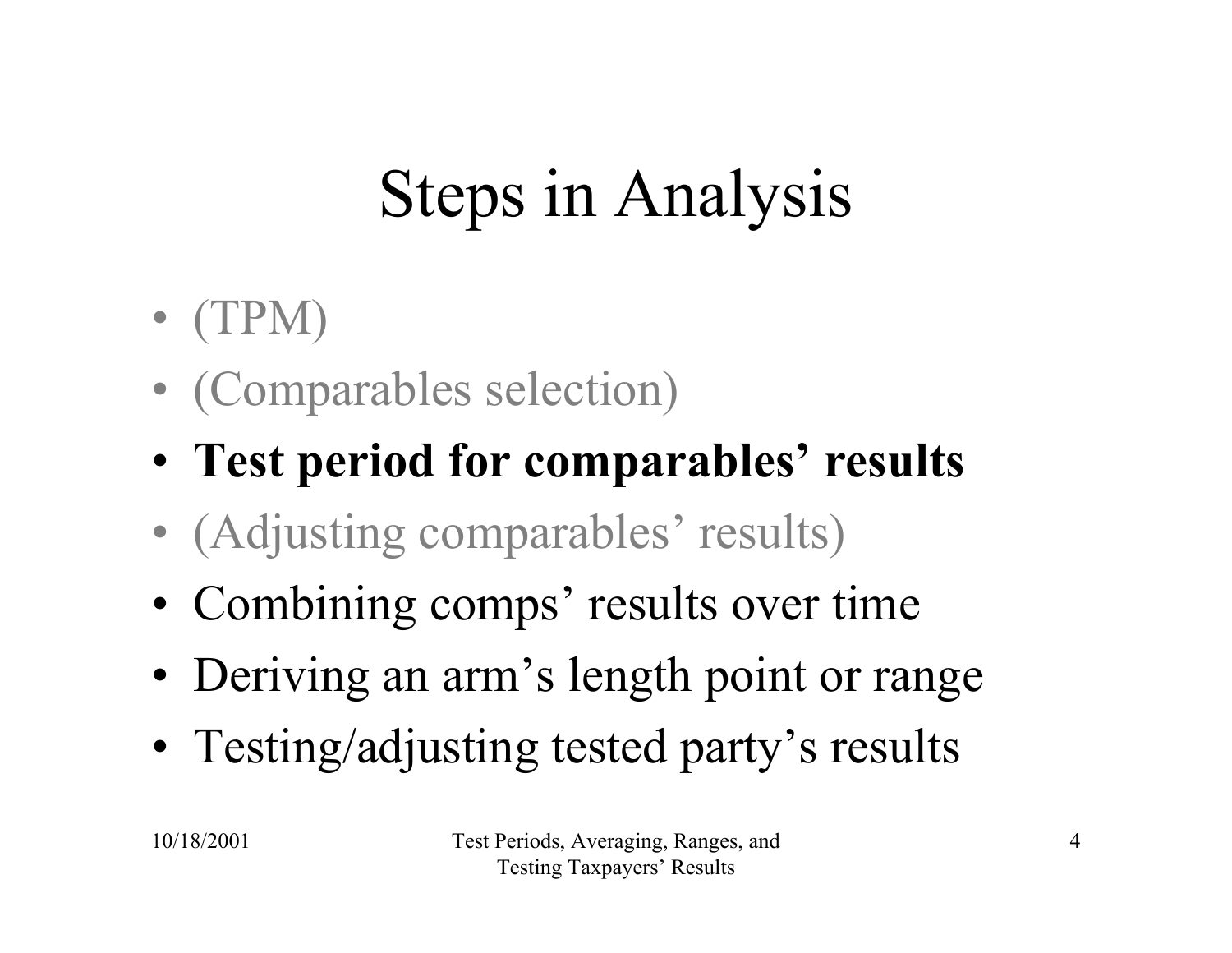#### Comparables' Test Period

- •Audit context
- •• APA context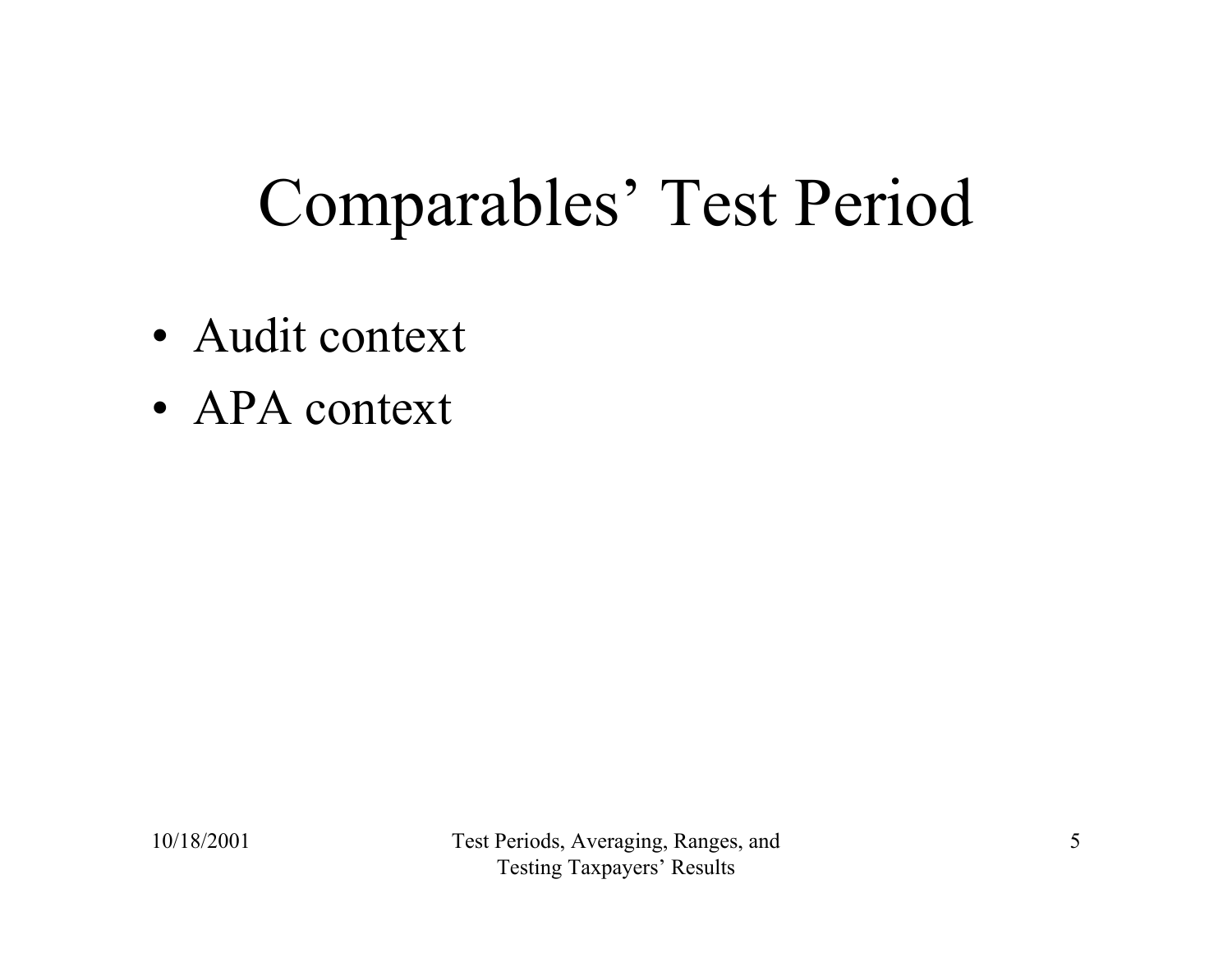# Audit Context  $(-1(f)(2)(iii))$

- •• Normally use comparable data from same year as being audited
- •• Circumstances warranting use of multiple year data:
	- Data availability
	- Business cycles
	- Life cycles of product or intangible
- •• Normally use multiple year data for CPM (normally not for CUP)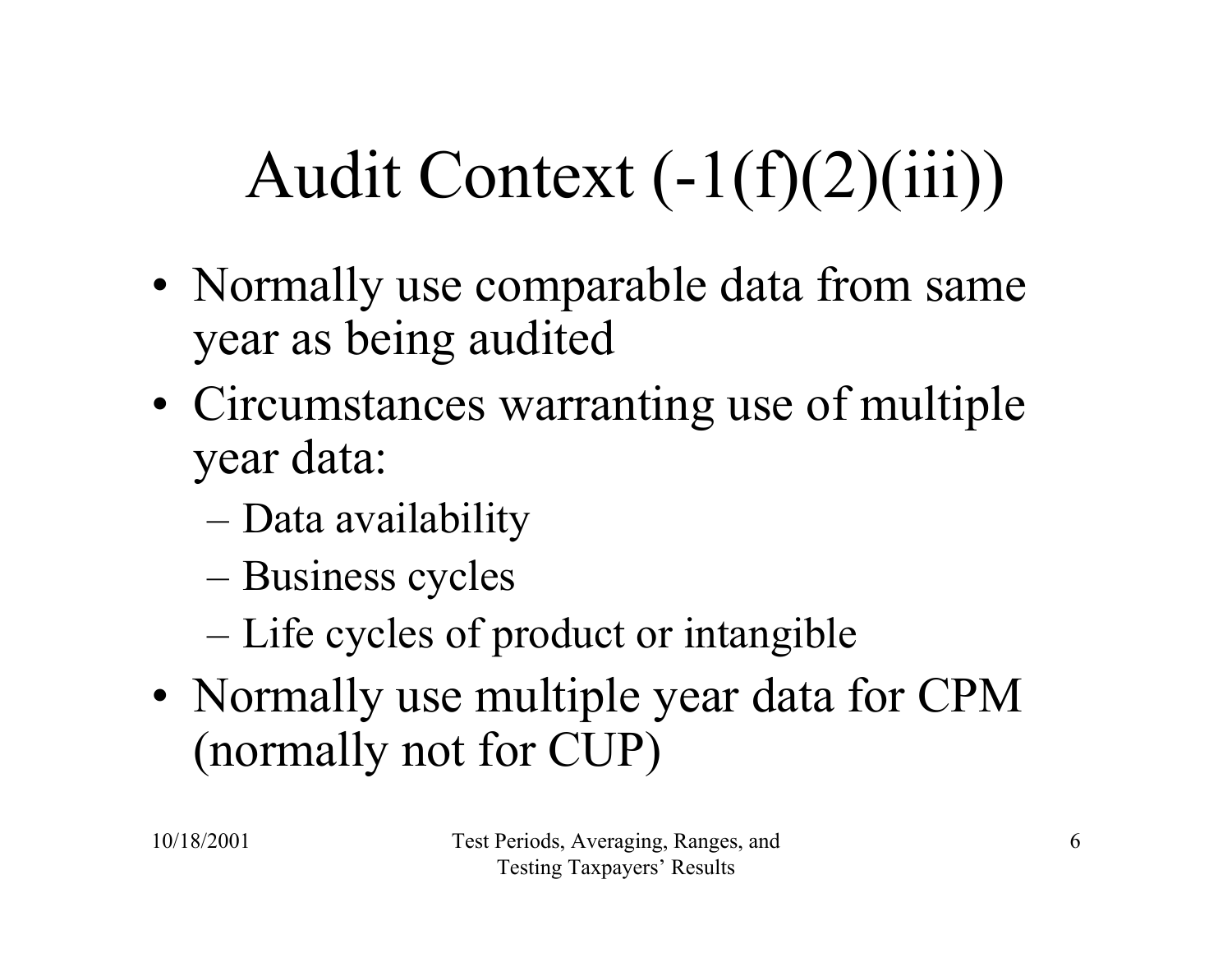# Audit Context (-1(f)(2)(iii))

- •• Multiple year comparable data includes one or more years before or after year under review
- Tested party's data for same period as comparables "ordinarily must be considered"
- If "such data is not available," can use reliable data from other years, adjusted if necessary [what does this mean?]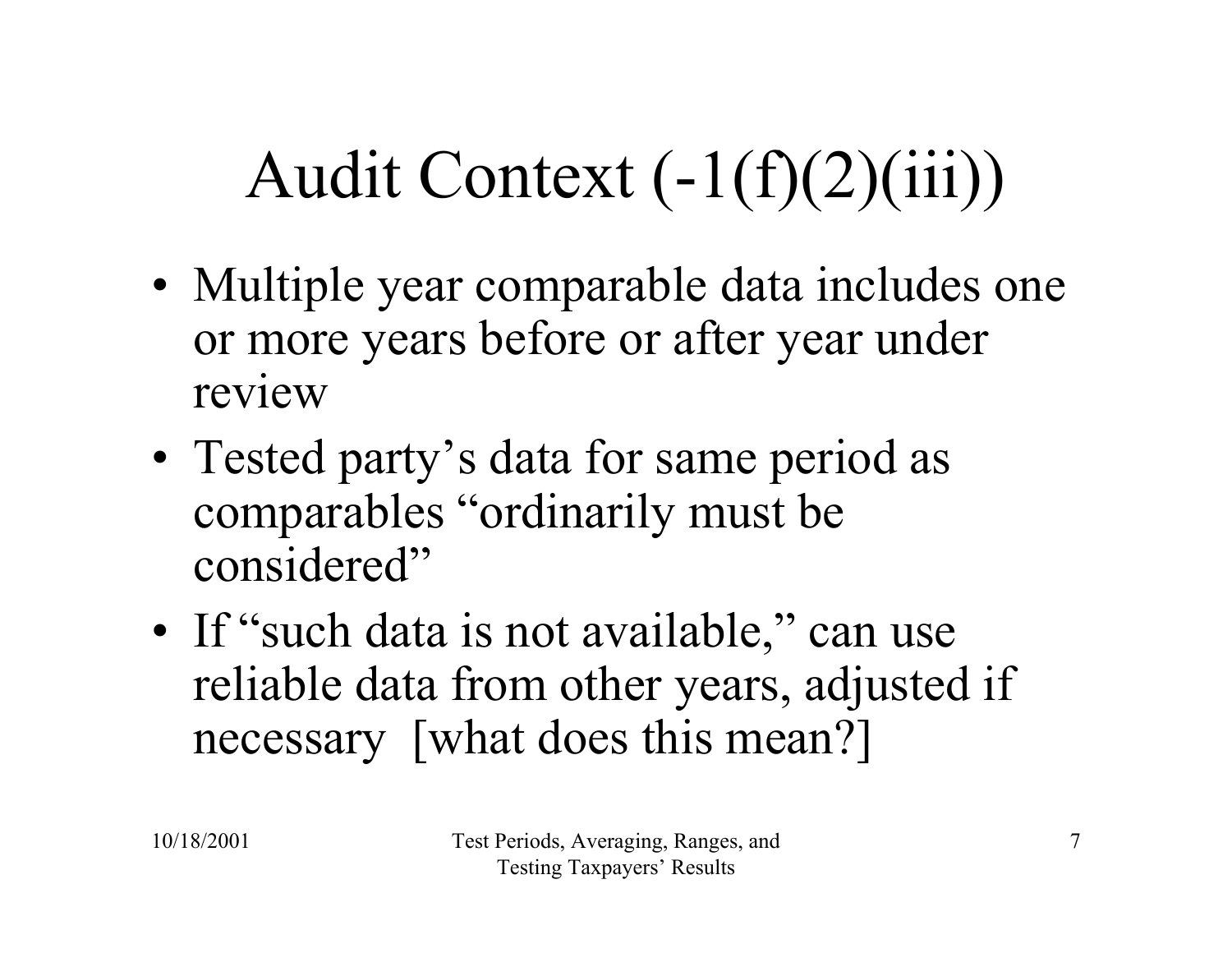#### Audit Context (-5(b)(4))

•• For CPM, comparables test period generally should include at least year under review plus preceding two years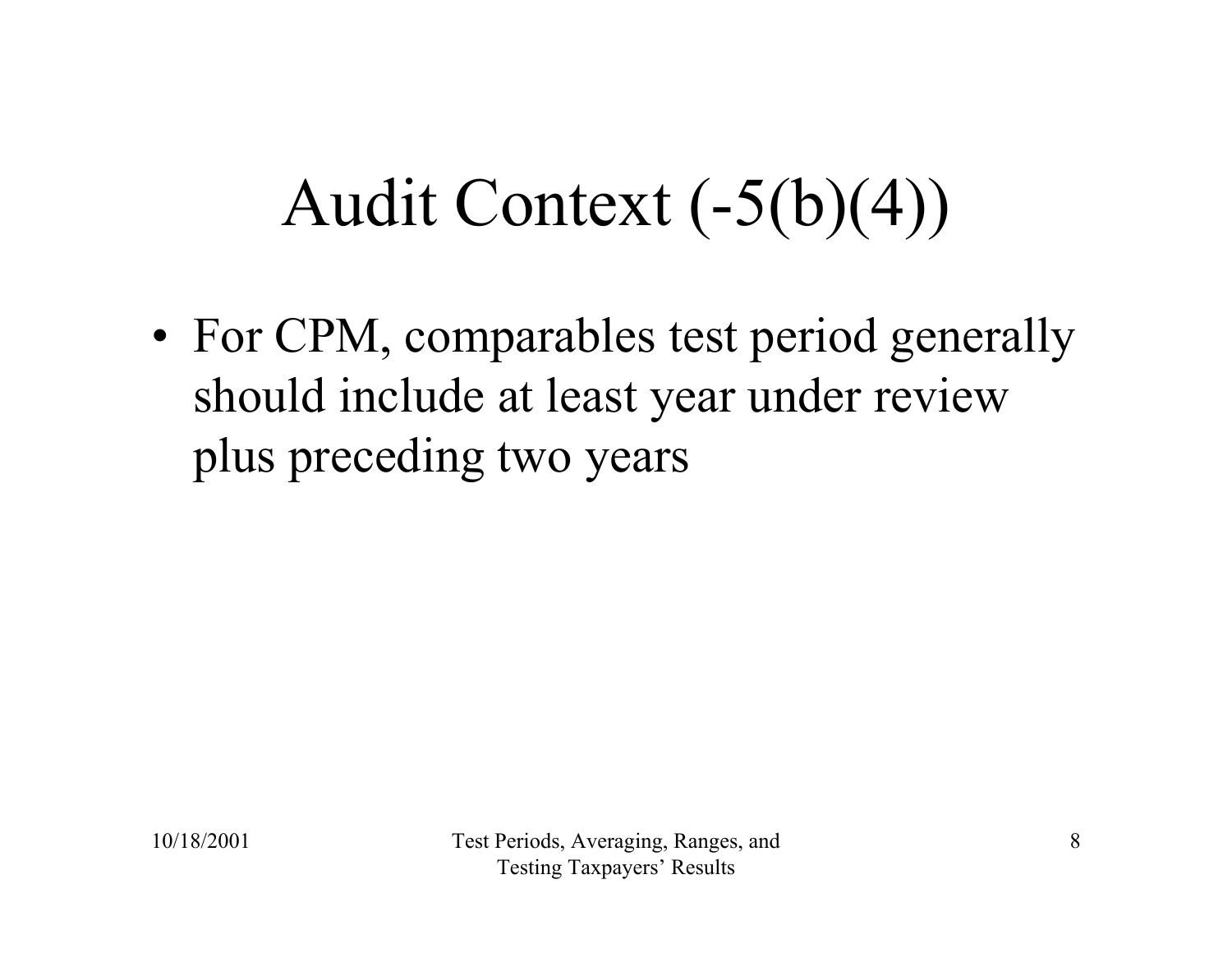#### APA Context

- •• Criteria for using multiple year data still make sense
- •• Hard to match comparable years with years under review
	- Refreshing comparable data after agreement means uncertain process and result
- • Can update data during negotiations to get as late a test period as possible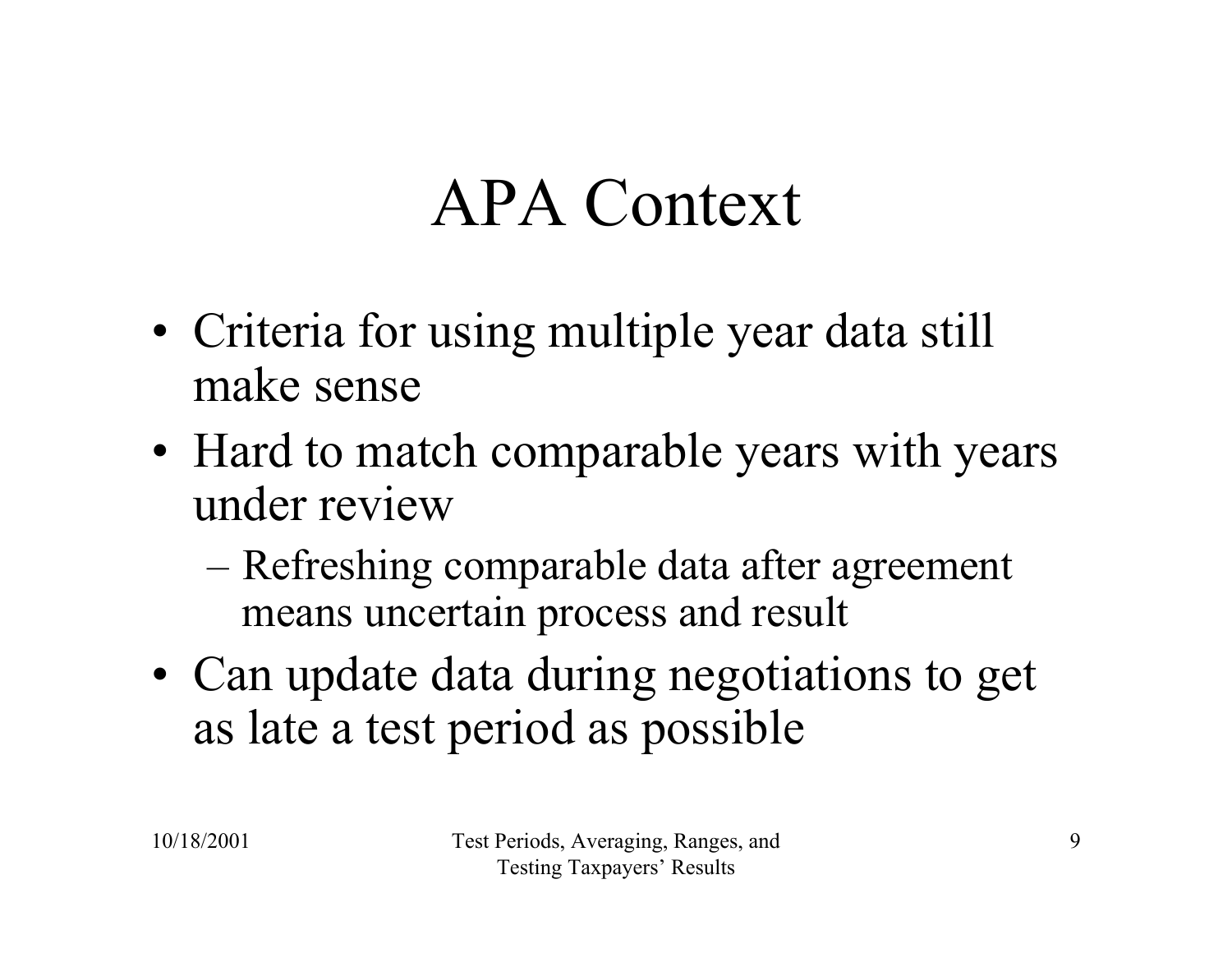### How Many Comparable Years?

- Default of 3?
- •• Enough to cover cycles/fluctuations
- •Avoid far past if circumstances changed
- •• Avoid many years unless needed (extra effort required)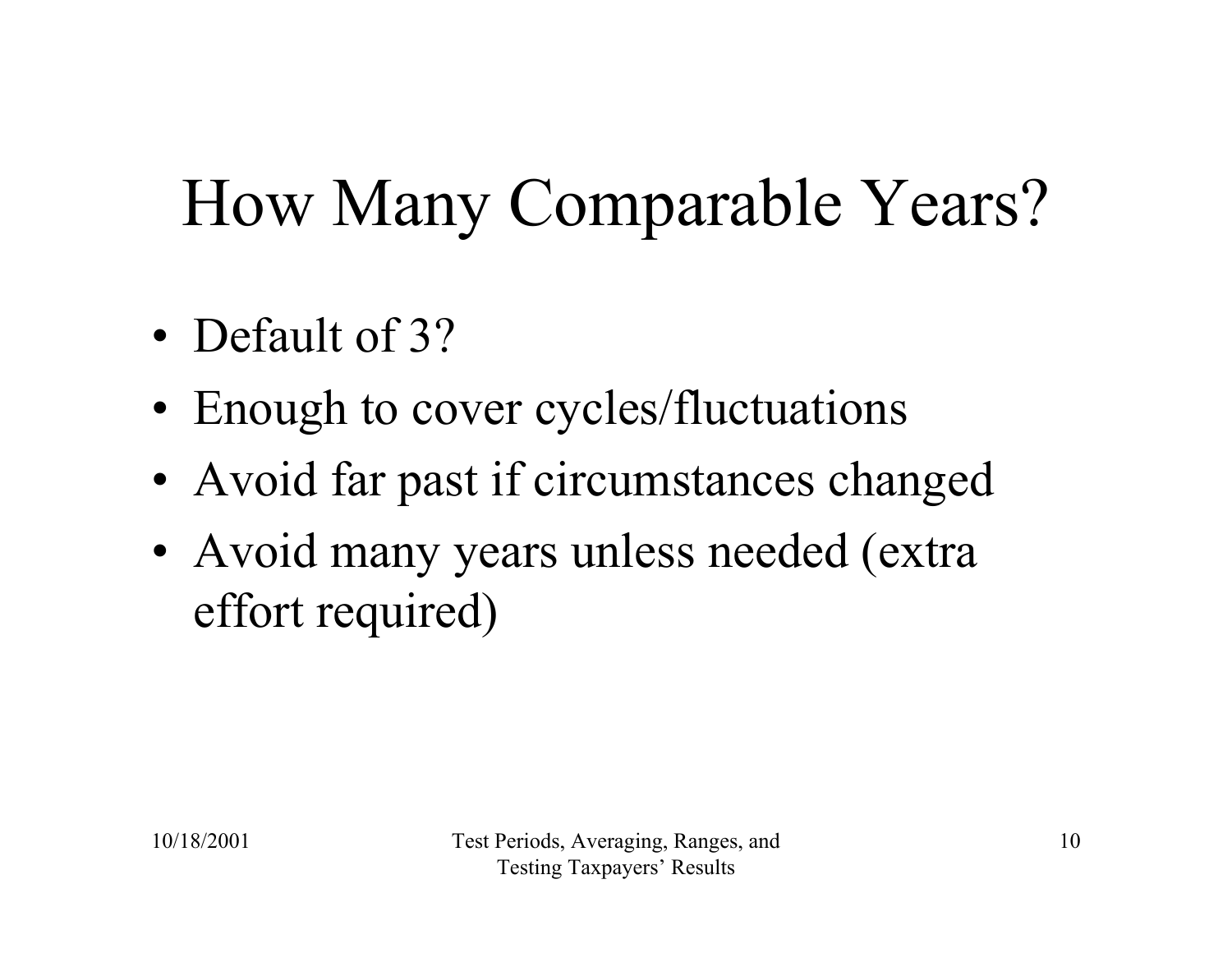Match Between Comparables' and Tested Parties' Years for Adjustments (e.g., Asset Intensity)

- Tested party's year ends Oct., 1999. What comparable years to pick? Some choices:
	- 6-month overlap (e.g., FYE April, 1999 March, 2000)
	- –FYE in Calendar 1999
	- FYE in Compustat's "fiscal 1999" (June, 1999 May, 2000)
	- Select comparables by FYE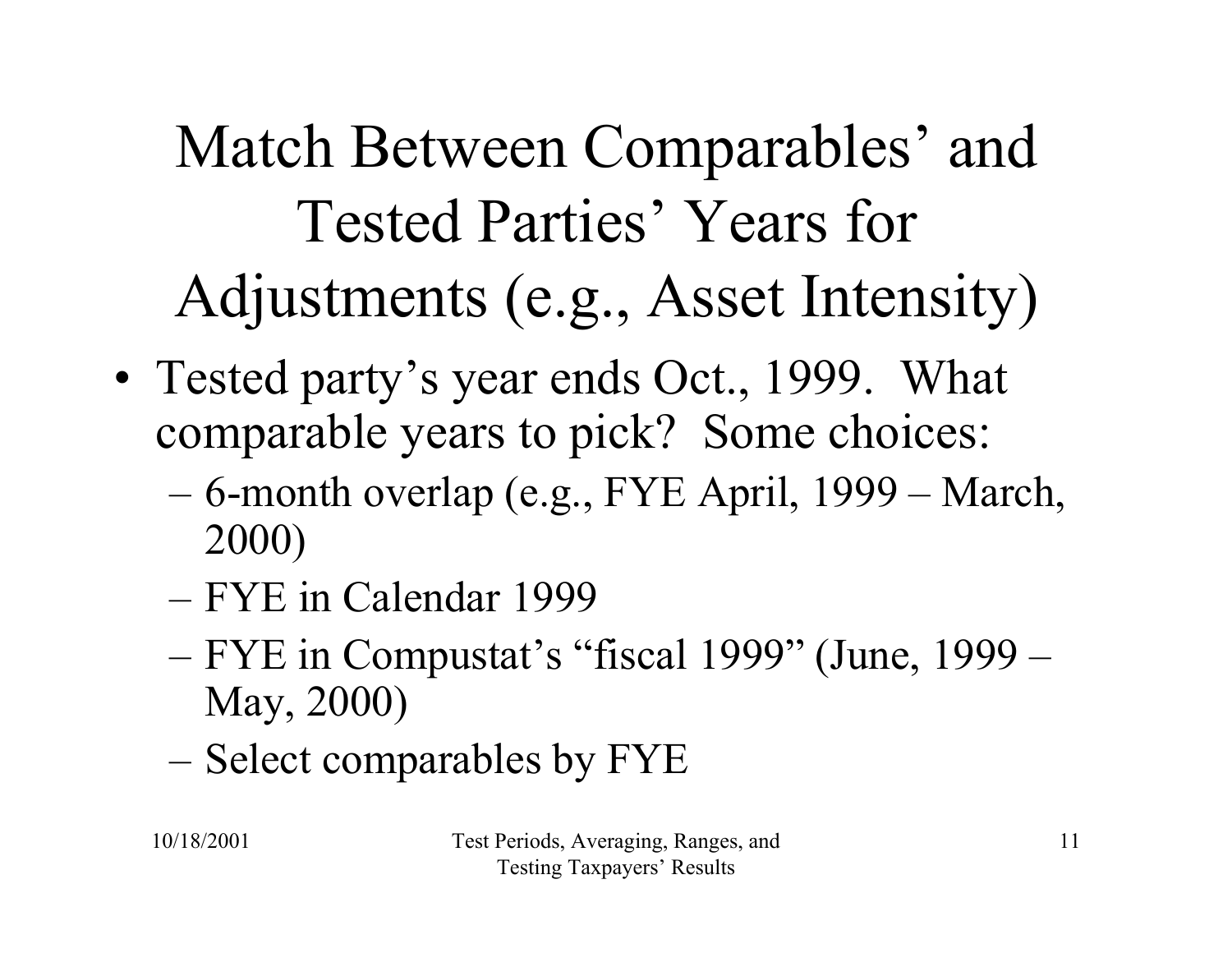# Steps in Analysis

- $\bullet$  (TPM)
- $\bullet$ (Comparables selection)
- Test period for comparables' results
- $\bullet$ (Adjusting comparables' results)
- **Combining comps' results over time**
- •Deriving an arm's length point or range
- Testing/adjusting tested party's results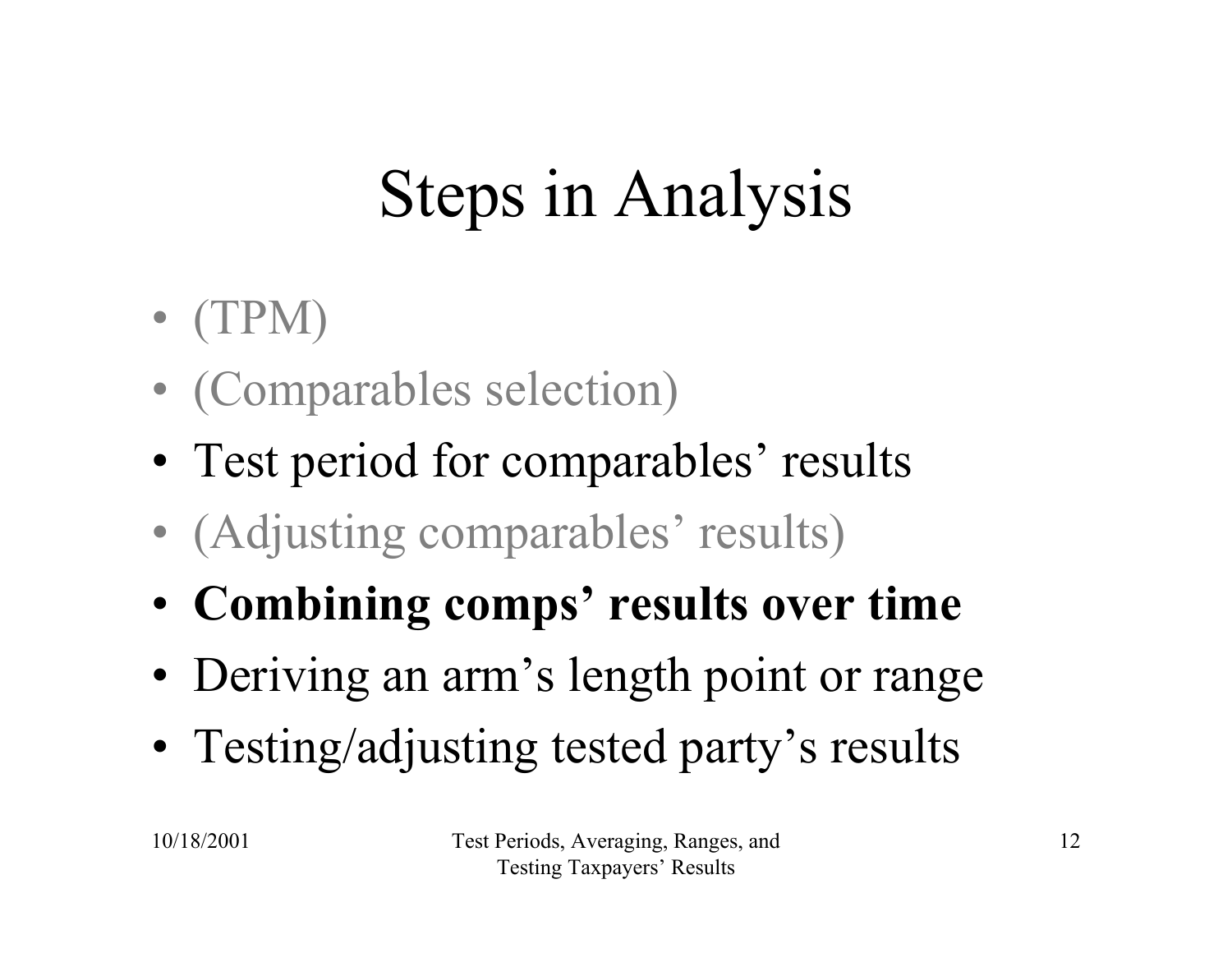#### Statistics Primer

- Two definitions of the "middle" of a set of results:
	- Mean ("arithmetic mean," "average")
	- Median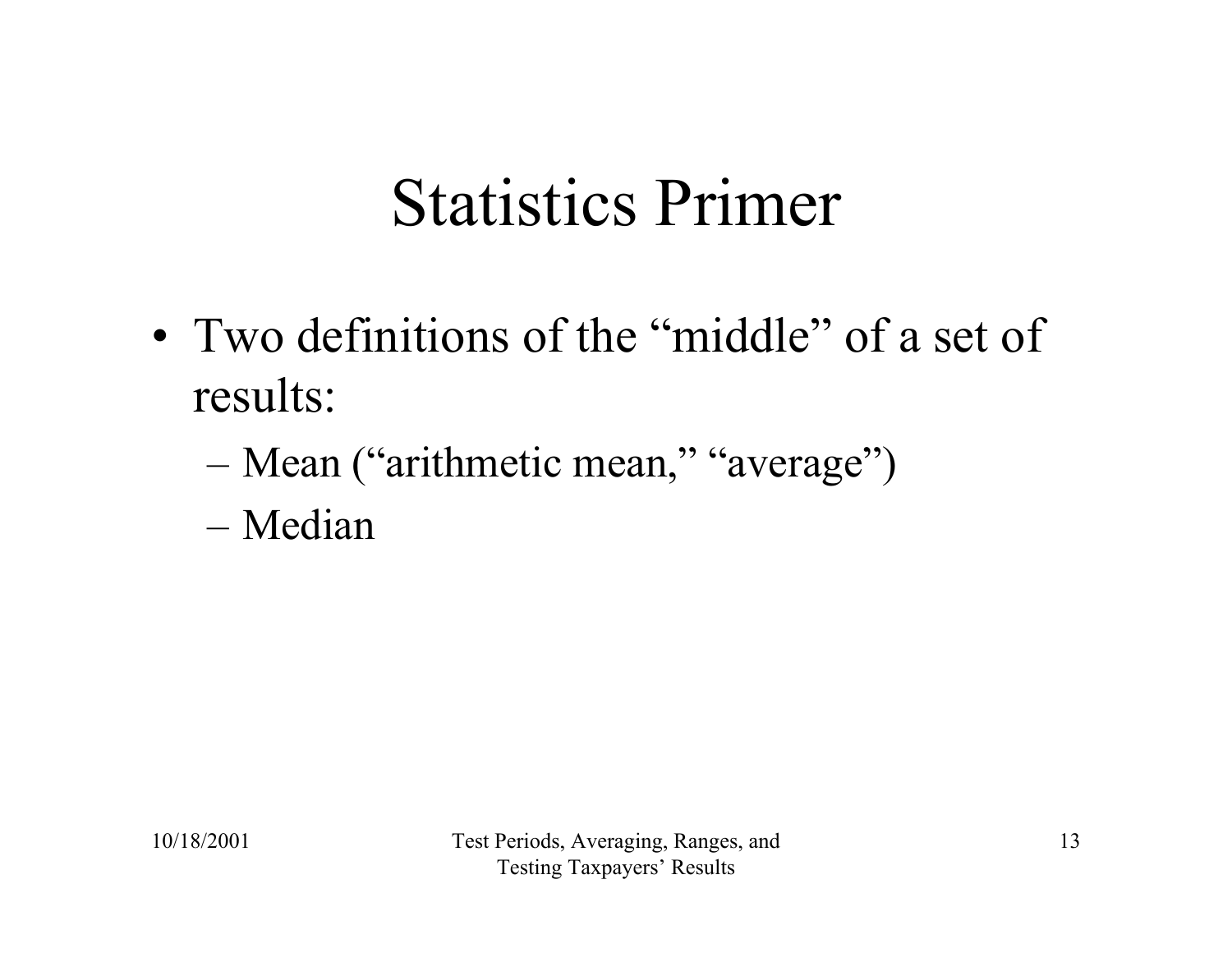#### Statistics Primer

- •• Mean ("arithmetic mean," "average"): Add up the results and divide by the number of the results
- Median:

Take the middle result (if odd number of results) or the mean of the two middle results (if an even number of results)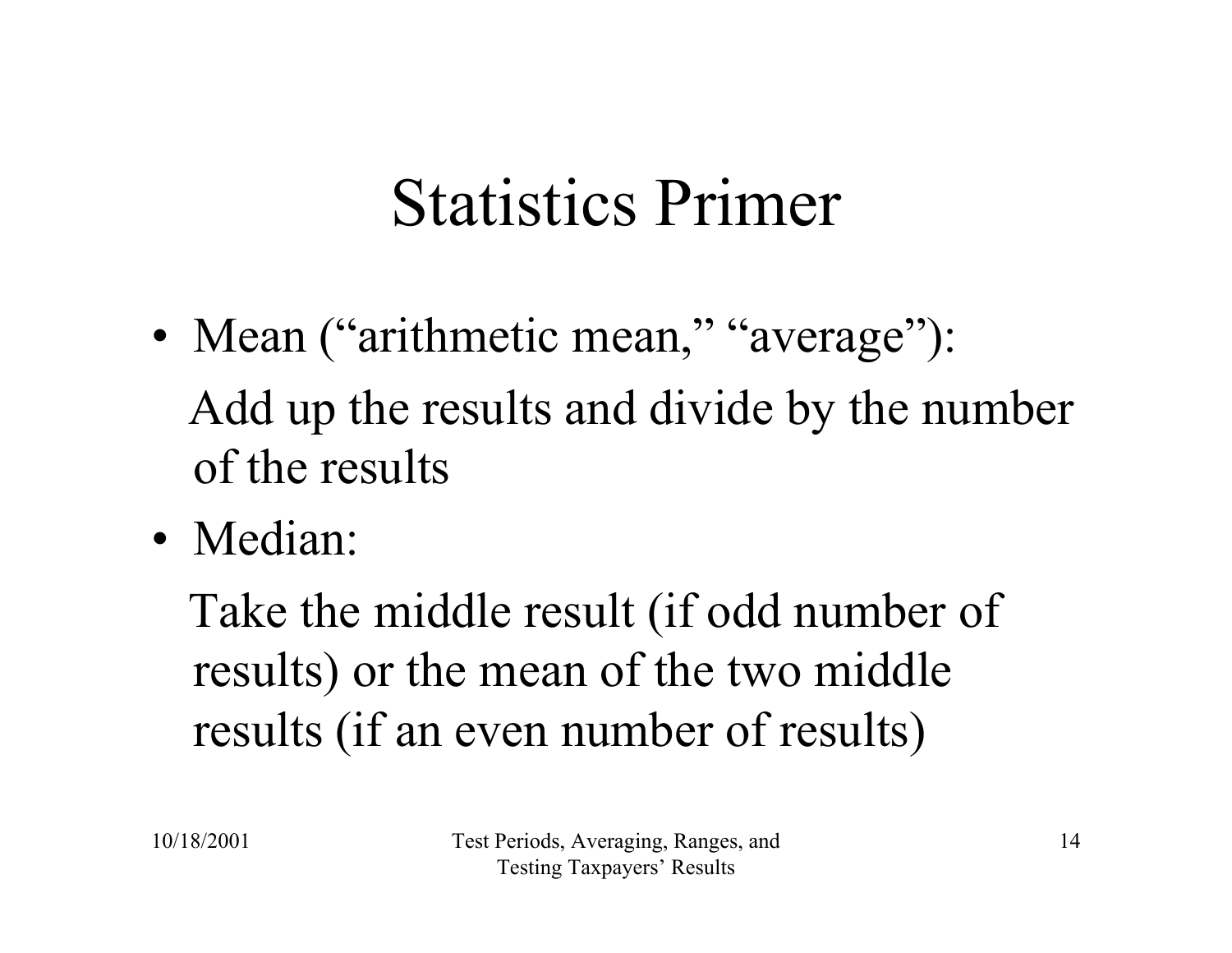#### Mean =  $(10+9+8+2+1)/5 = 30/5 = 6$

| C<br>$\mathbf 1$<br>$\overline{\phantom{a}}$<br>I |
|---------------------------------------------------|
| $\overline{\mathcal{L}}$                          |
| 8                                                 |
|                                                   |
| Ï                                                 |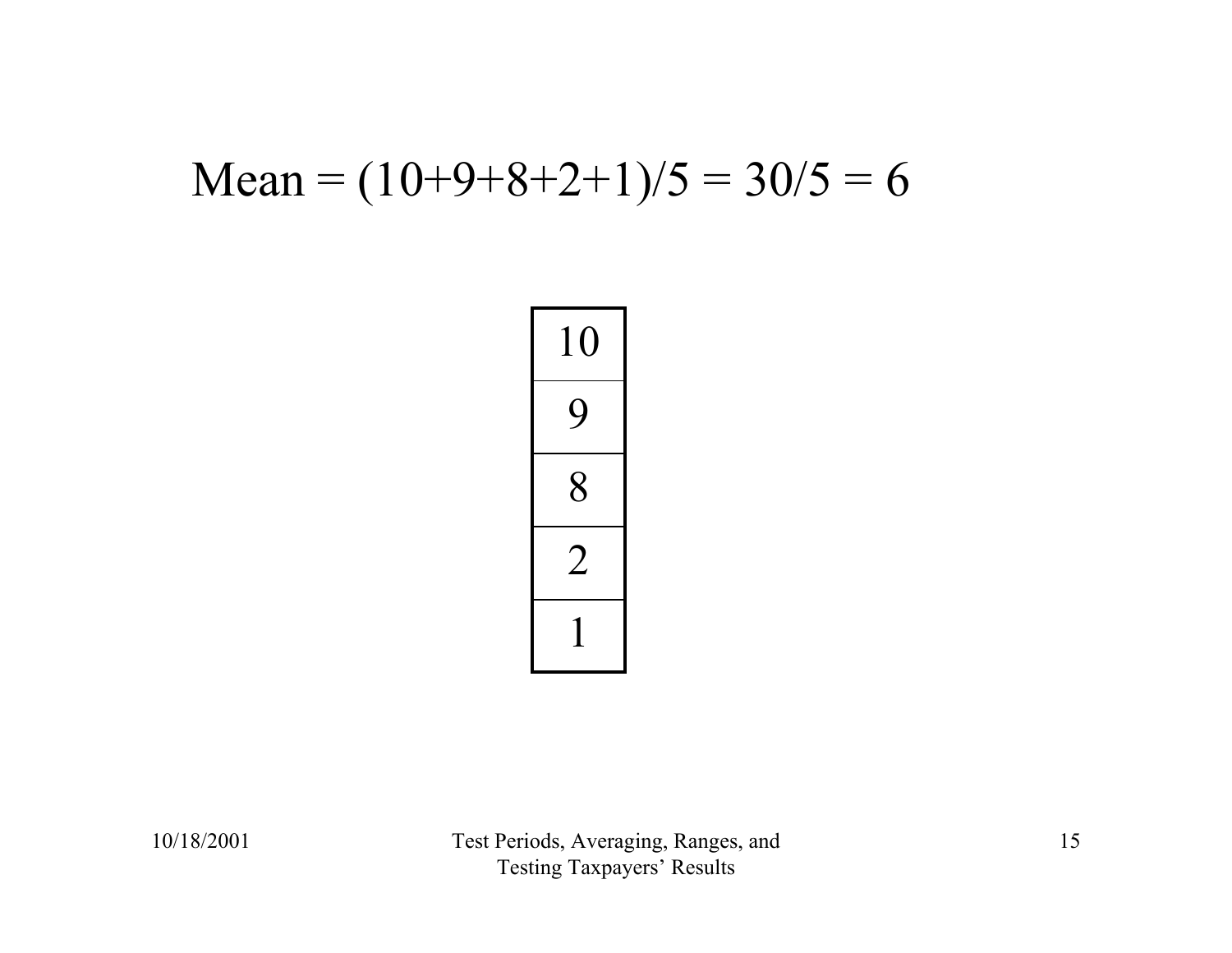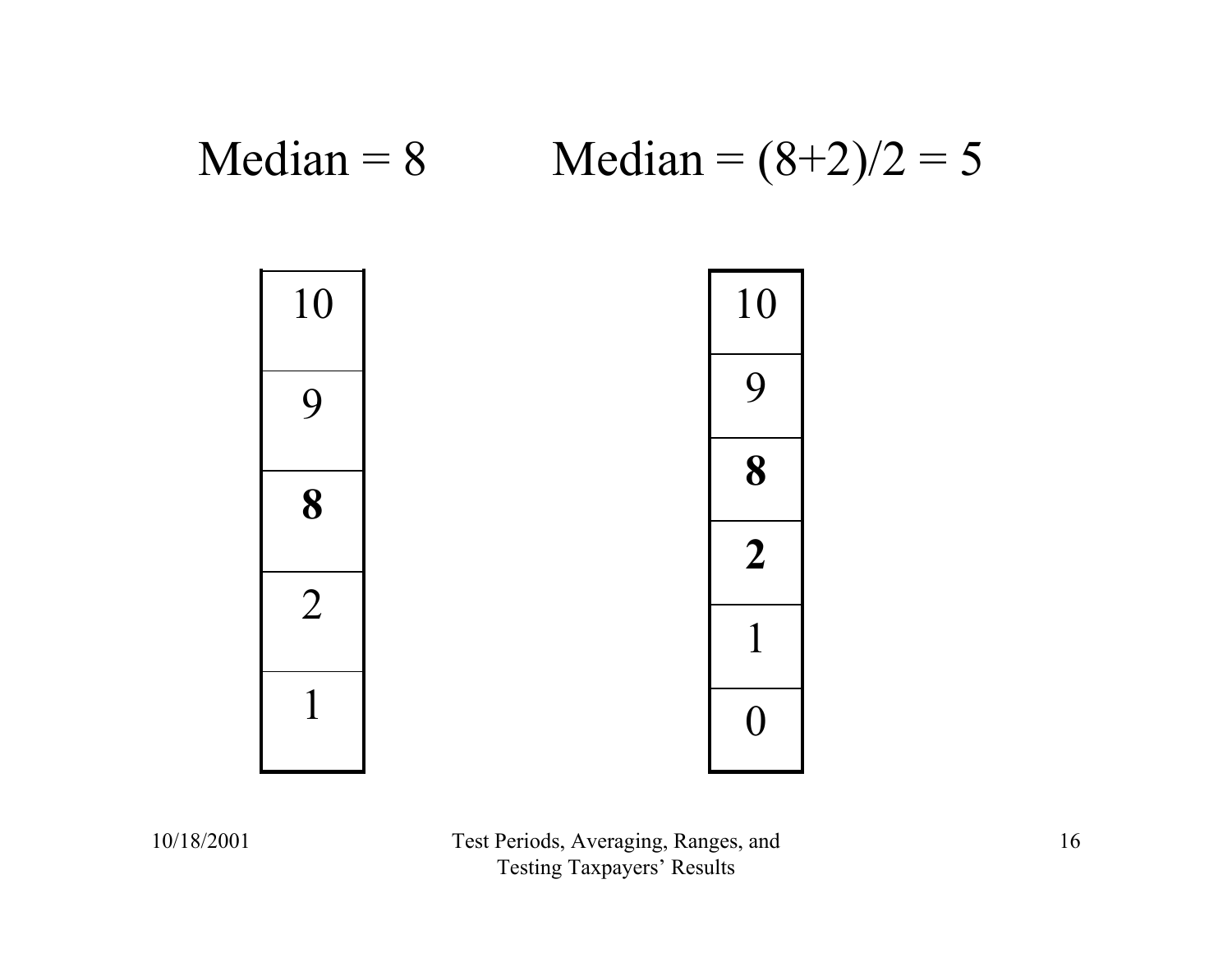|        | 10             | 100            |
|--------|----------------|----------------|
|        | 9              | 9              |
|        | 8              | 8              |
|        | $\overline{2}$ | $\overline{2}$ |
|        |                |                |
| Median | 8              | 8              |
| Mean   | 6              | 24             |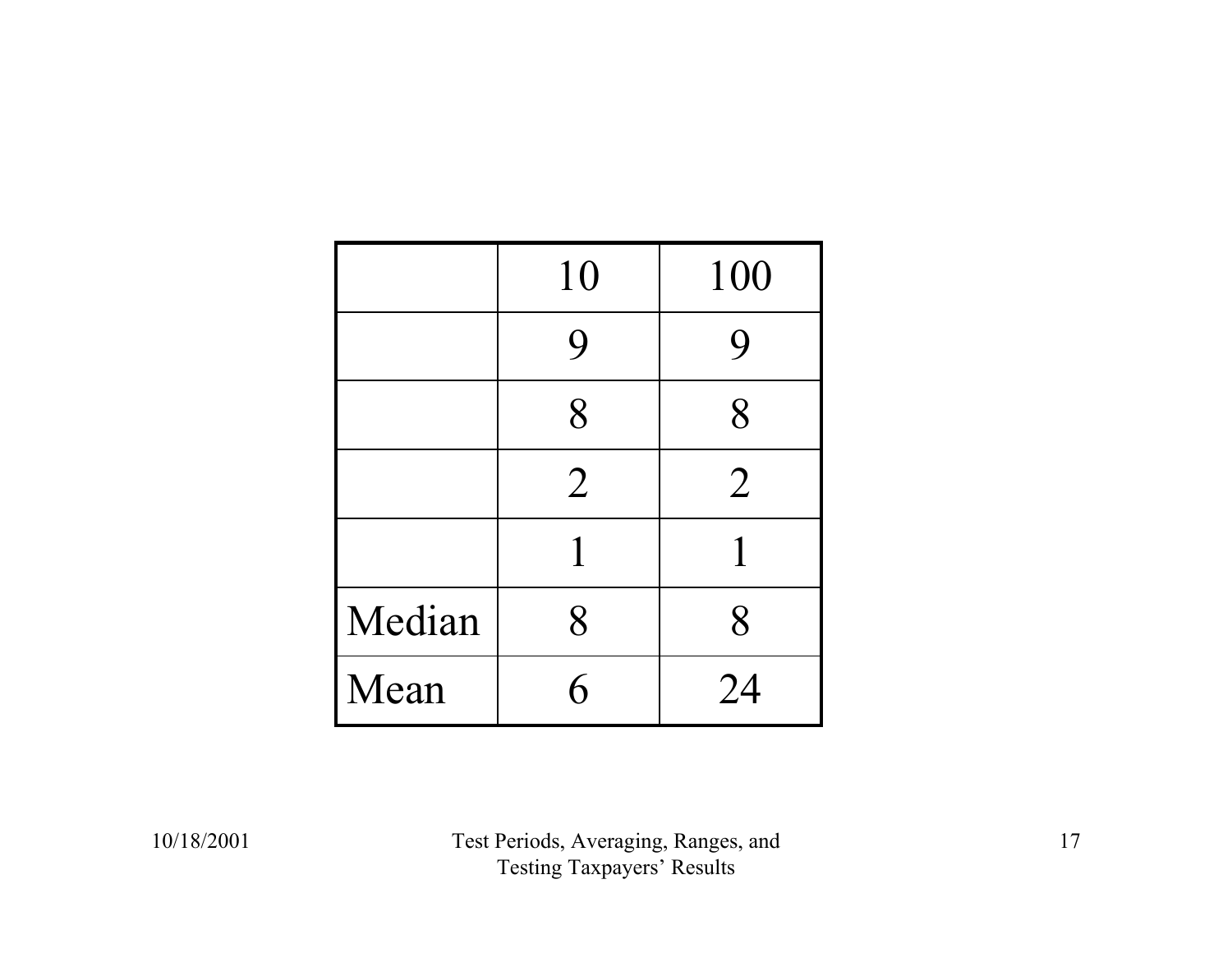# Combining Comparables' Results from Different Years

- •• Regulations speak of comparing tested party's "average result over a multiple year period with the average results of uncontrolled comparables over the same period"  $(-1(f)(iii)(D))$
- •• APA Program has preference for averaging each comparable's results over time (even if tested party is tested yearly)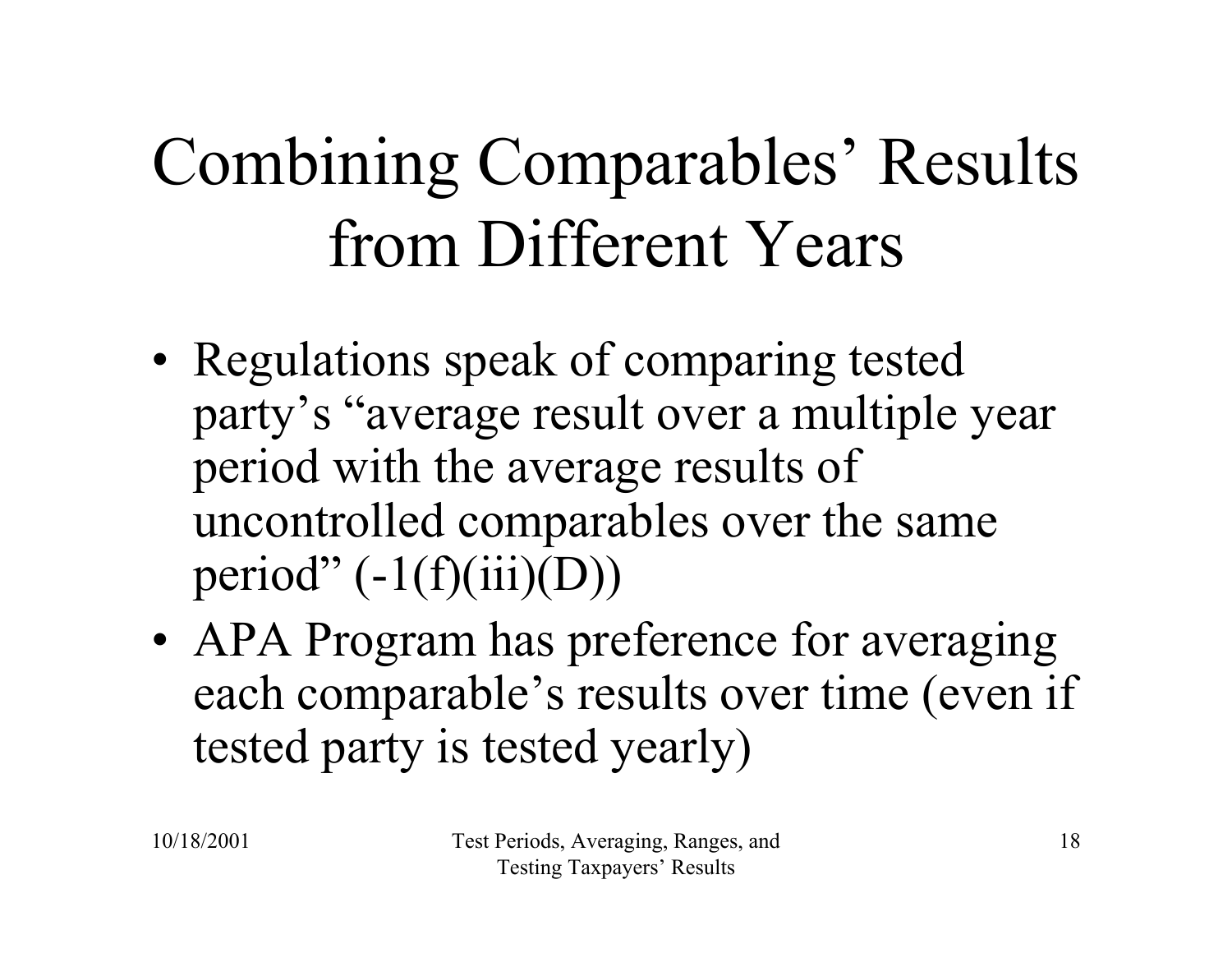#### Ways to Average

- •• Simple average
- • Average weighted by denominator of PLI (e.g., sales weighted average with operating margin PLI). This is equivalent to taking totals over the period (e.g., total operating profit divided by total sales).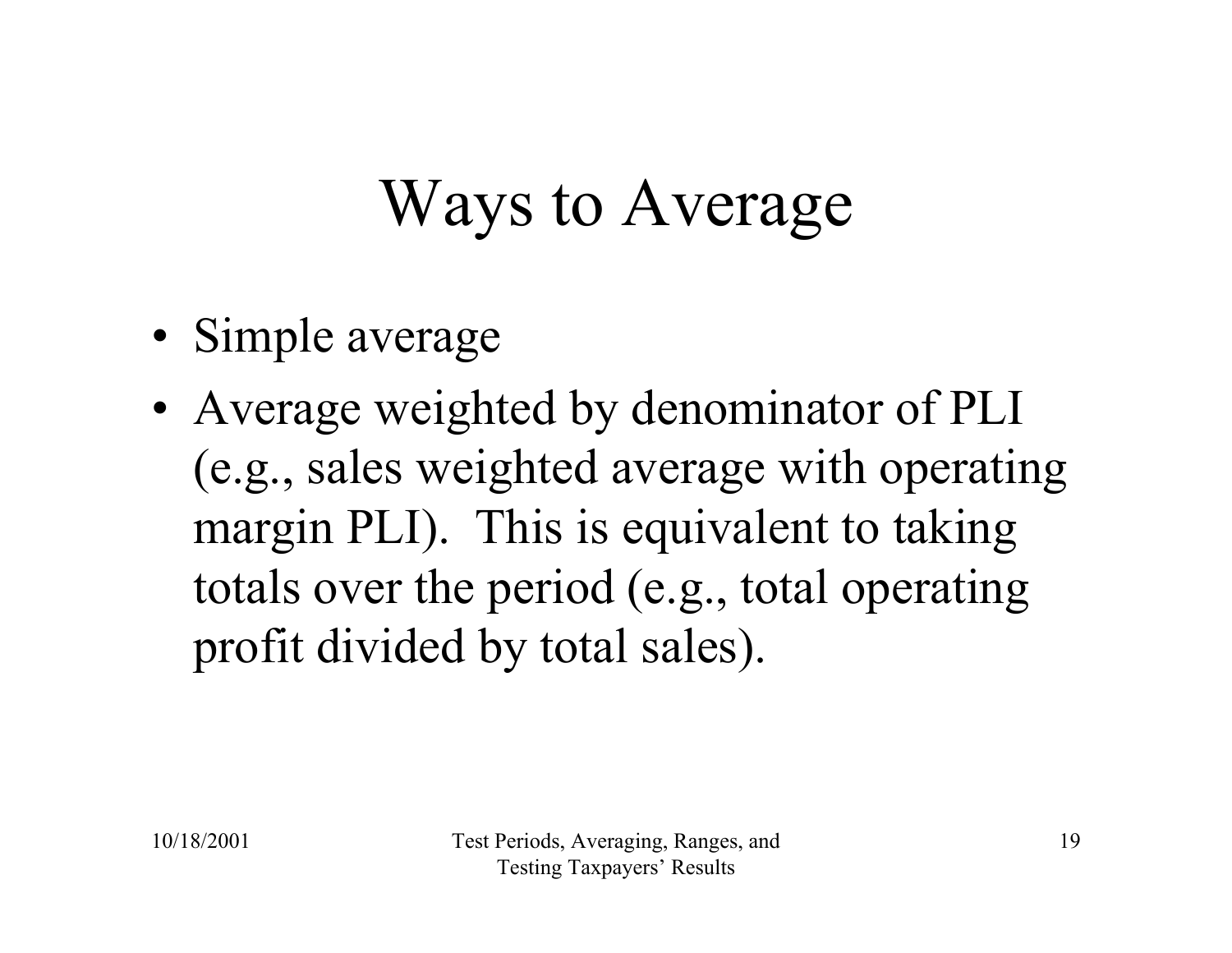# Pooling

- •• Treat each comparable's result for each year as a separate observation
- •• May be appropriate in some cases when data for some comparables is missing for some years
- But APA policy normally favors averaging even if some data is missing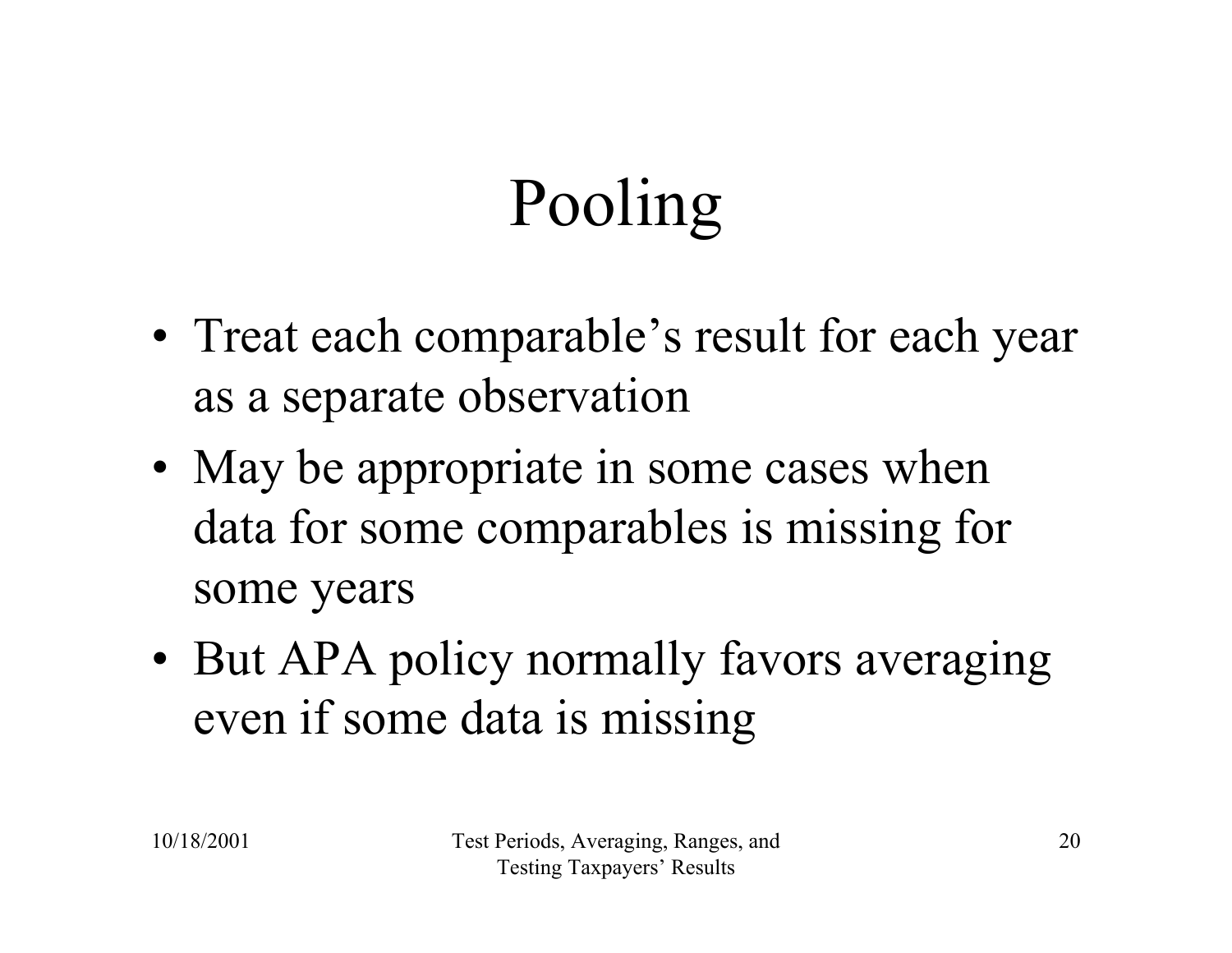| Co.           | Yr 1           | Yr 2   Yr 3    |   | Yr4            | Yr 5           | Ave |
|---------------|----------------|----------------|---|----------------|----------------|-----|
| A             |                |                | 3 | $\varDelta$    | 5              | 4   |
| B             | $\overline{2}$ | 3              |   | 5              | 5              | 3.8 |
| $\mathcal{C}$ |                | $\overline{5}$ |   | 3              | $\overline{2}$ | 3.6 |
| D             | 3              |                |   |                |                | 3.5 |
| E             | 5              |                | 3 | $\overline{2}$ |                | 3   |

Pooling: 4.5 top, 4 median, 3 bottom 5, 5, 5, 5, **5, 4**, 4, 4, 4, **4, 4**, 3, 3, 3, **3, 3**, 2, 2, 2, 1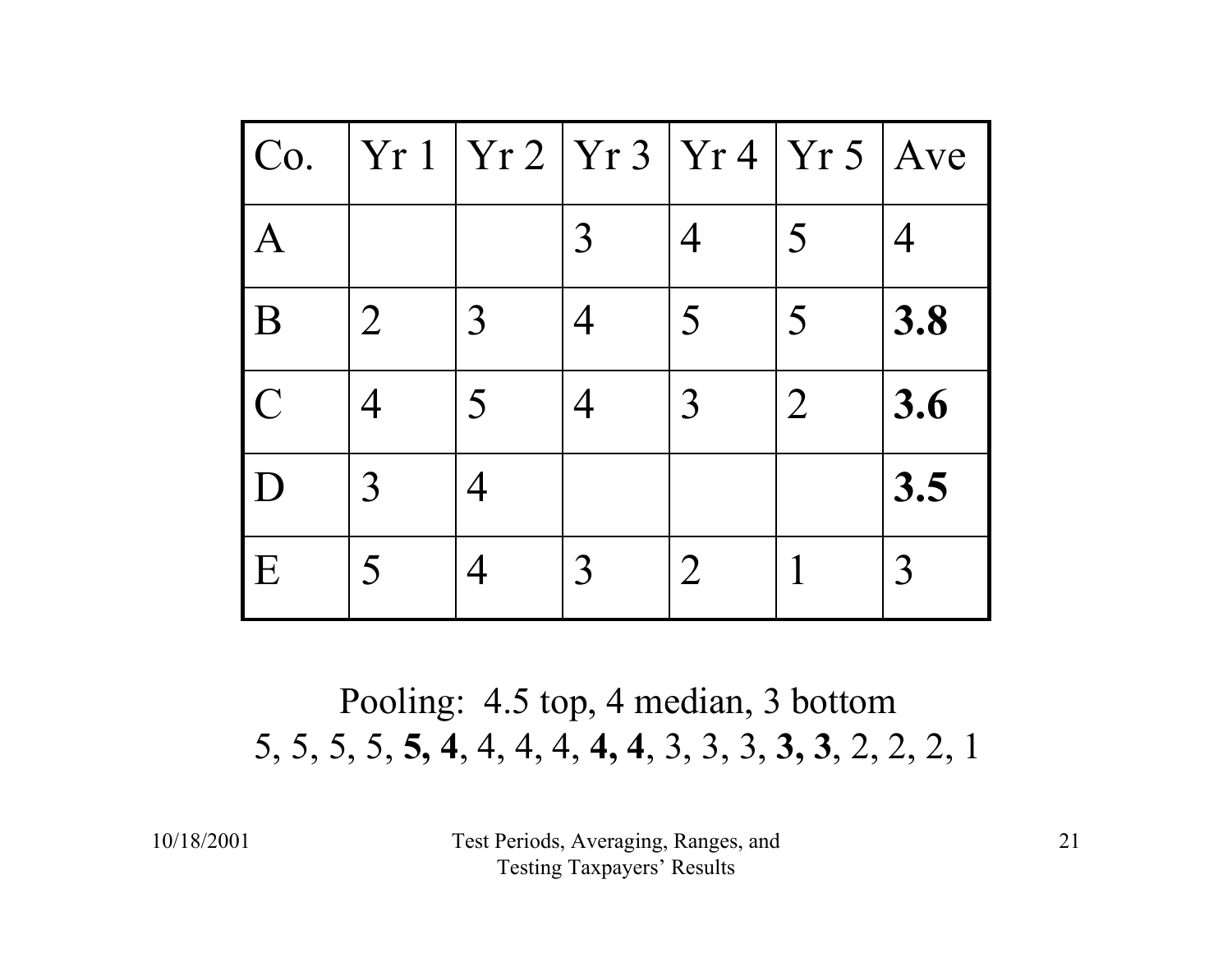#### Debate

- •Average, even with missing data
- •• Pool, especially with missing data
- •Require complete data
- •• Other approach?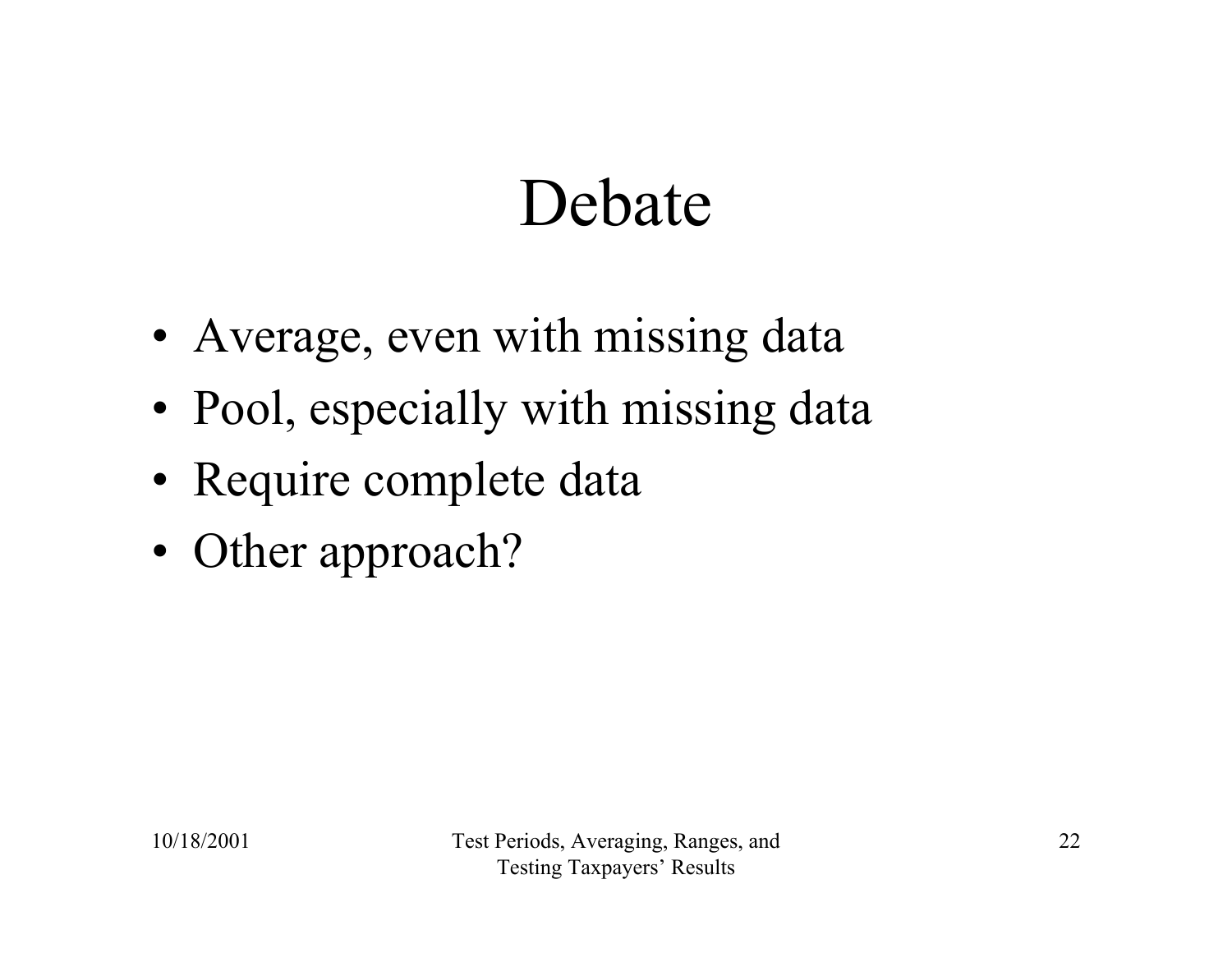#### Data Patterns

- Comparables far apart, but each comparable varies little from year to year
- Comparables not far apart, but each comparable varies randomly a great deal from year to year
- •• Substantial business cycles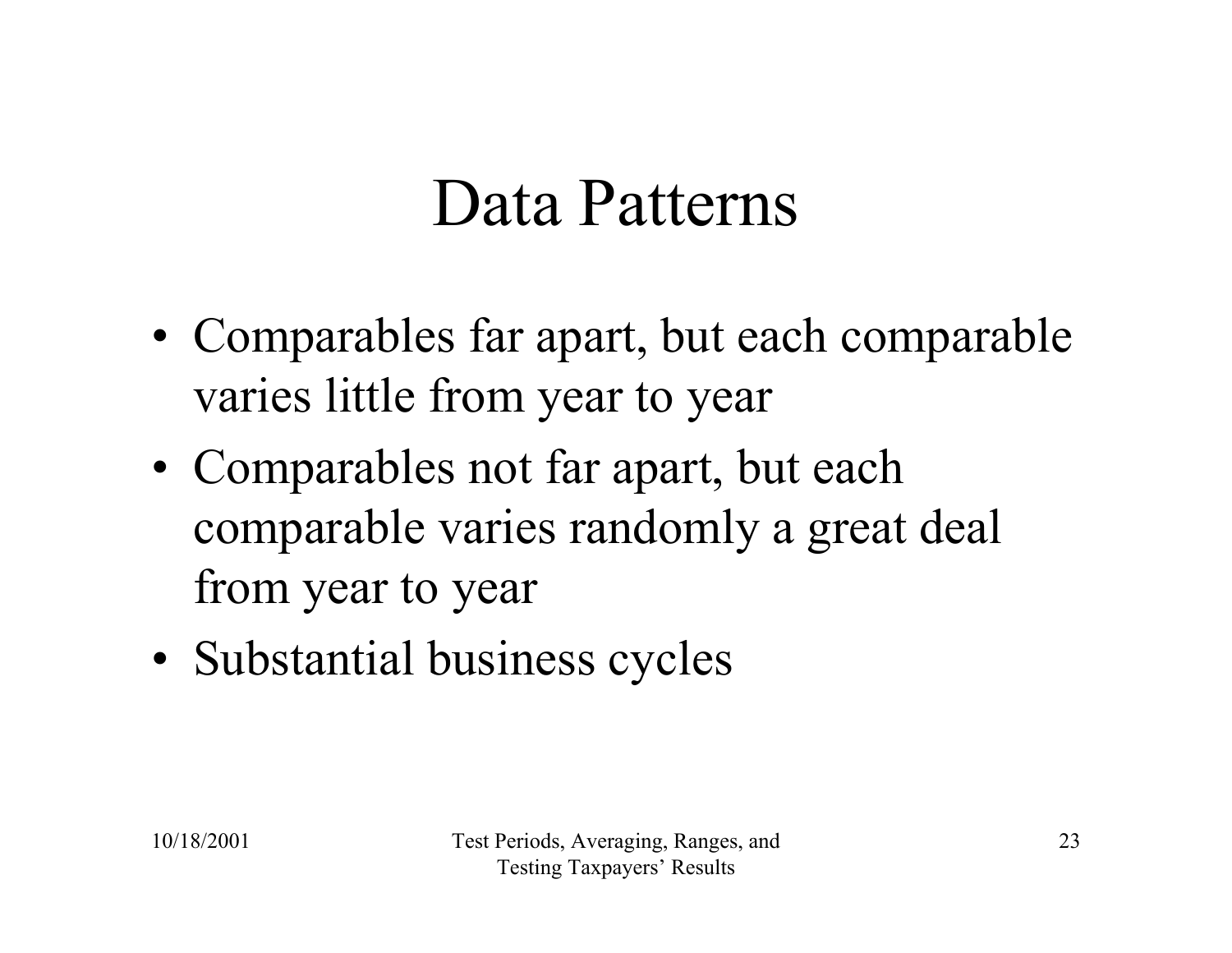#### One Practitioner Argument

- •• Pool if tested party will be tested yearly
- • Average if tested party will be tested on average basis

•• It is unfair to test the tested party annually against a range determined by averaging comparables' results over time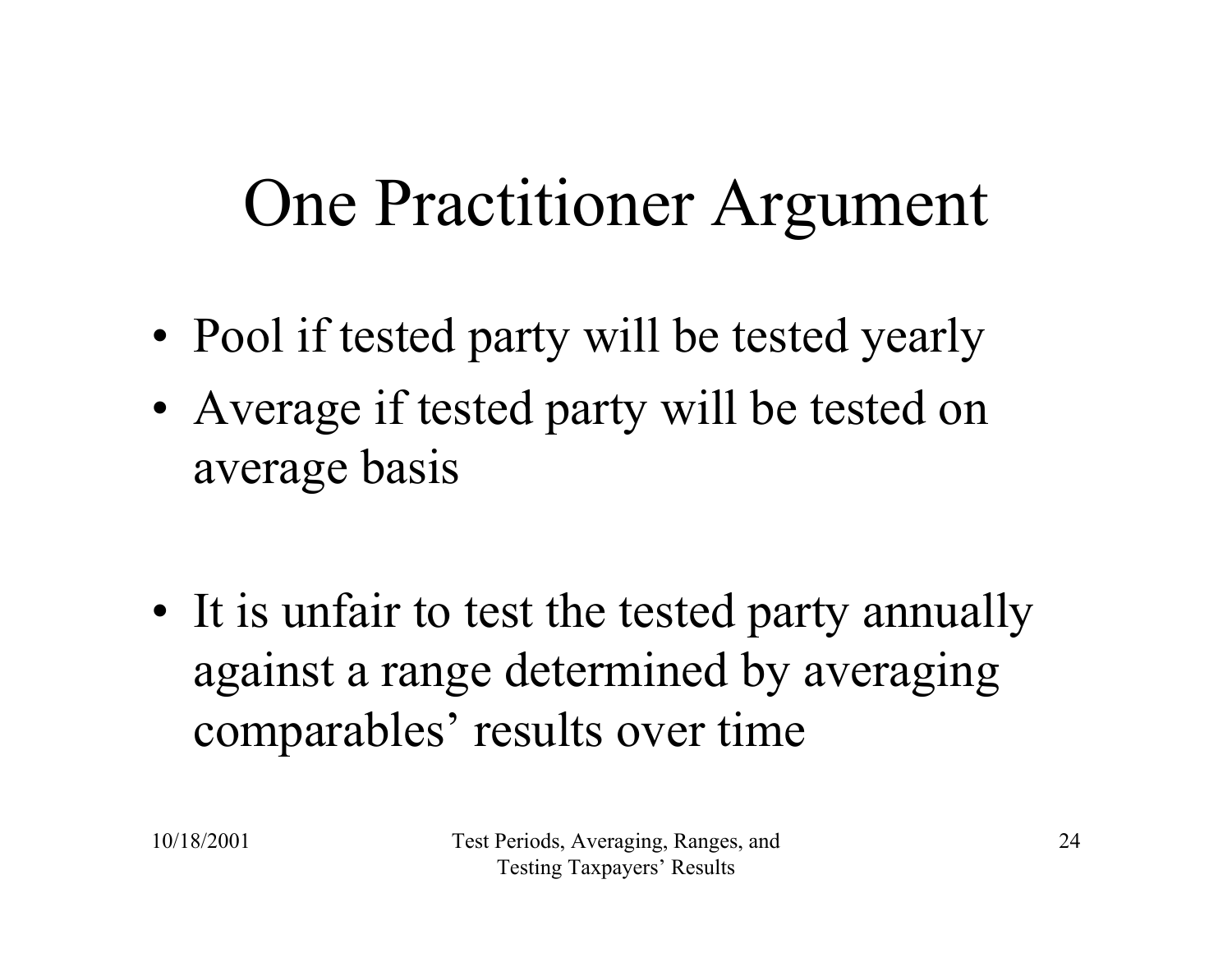#### APA Program Response

• Cure any unfairness by testing the tested party on an average basis (so pooling not needed)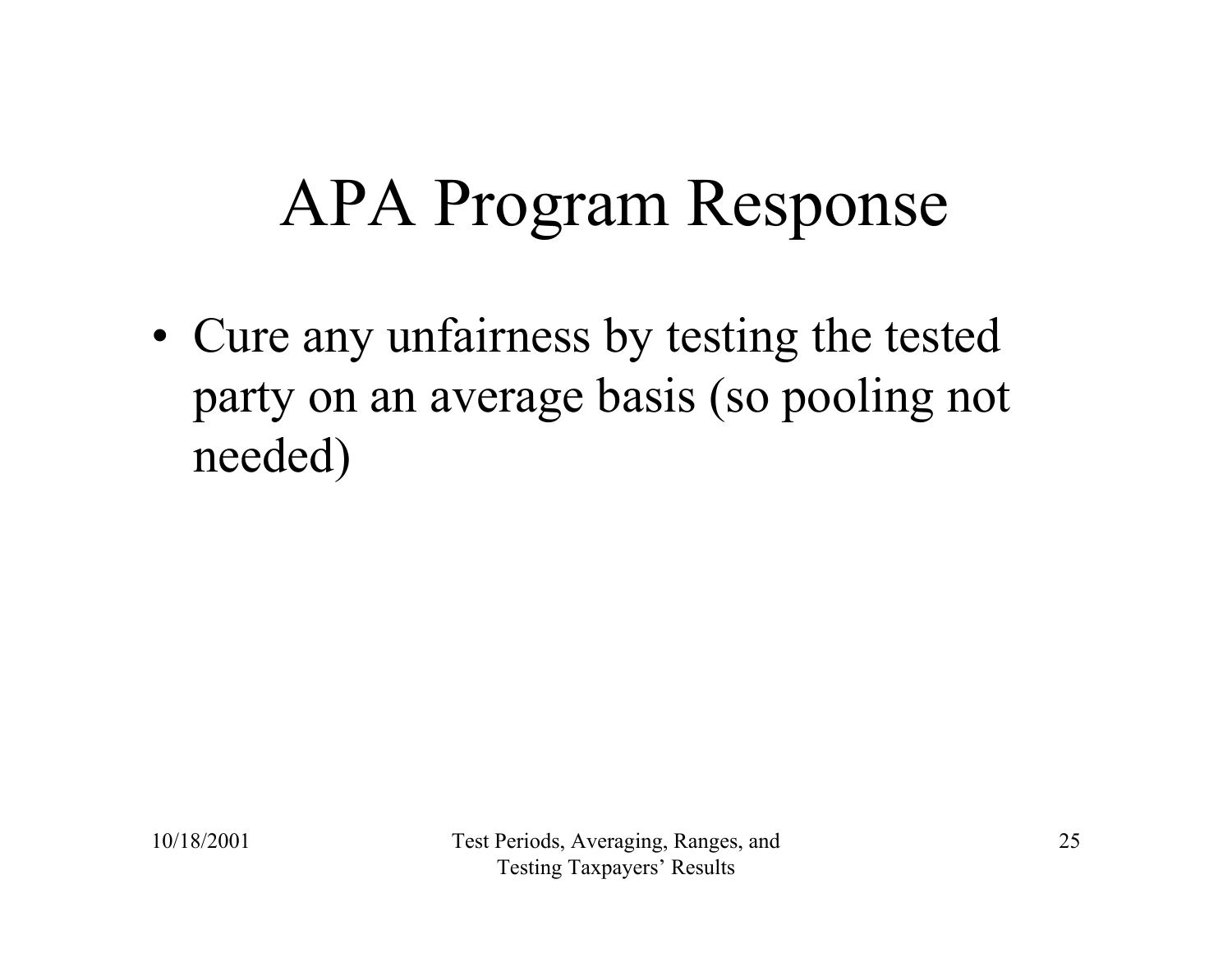# Steps in Analysis

- $\bullet$  (TPM)
- $\bullet$ (Comparables selection)
- Test period for comparables' results
- $\bullet$ (Adjusting comparables' results)
- Combining comps' results over time
- **Deriving an arm's length point or range**
- Testing/adjusting tested party's results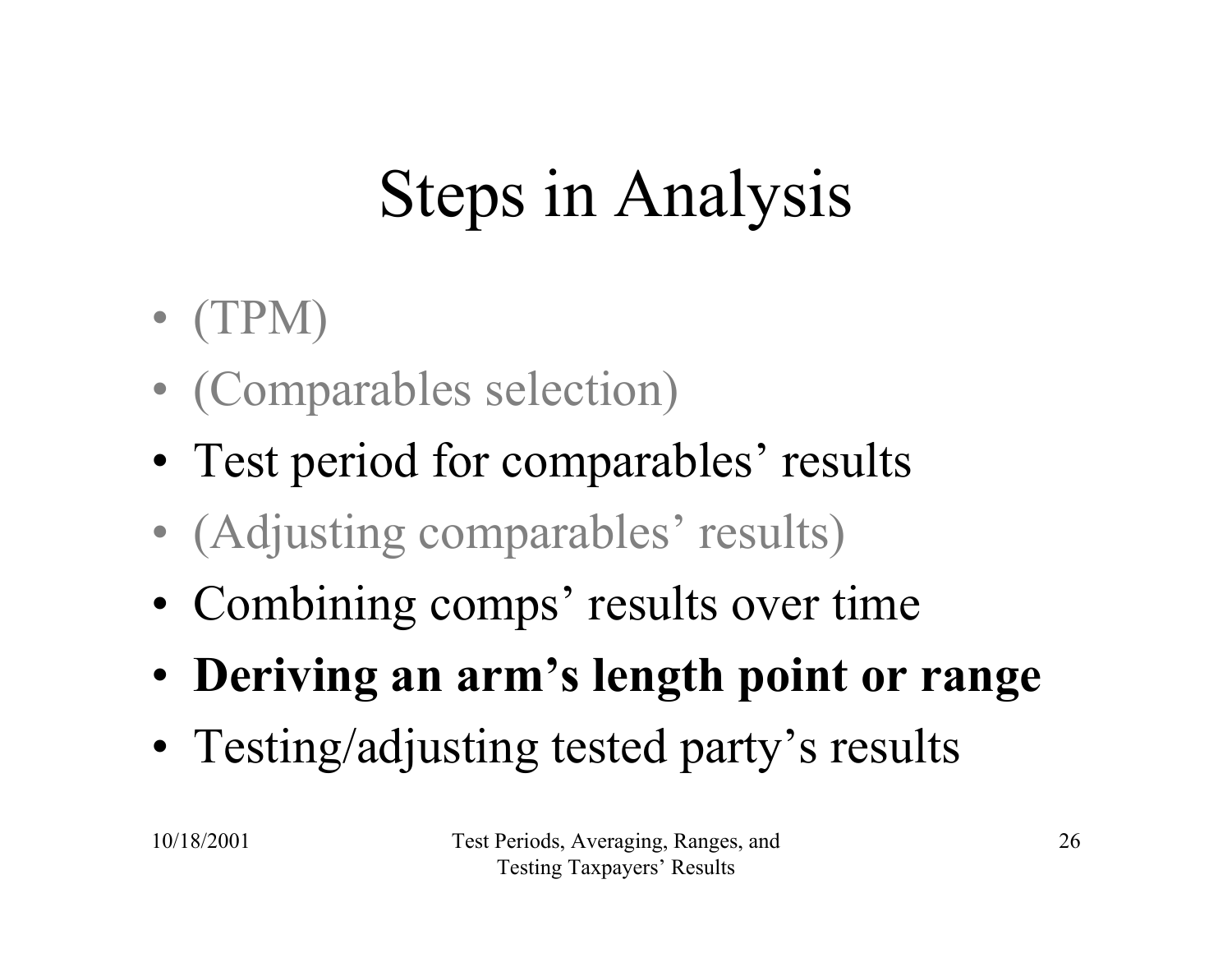# Point or Range?  $(-1(e)(1))$

•• "In some cases, application of a pricing method will produce a single result that is the most reliable measure of an arm's length result. In other cases, application of a method may produce a number of results from which a range of reliable results may be derived."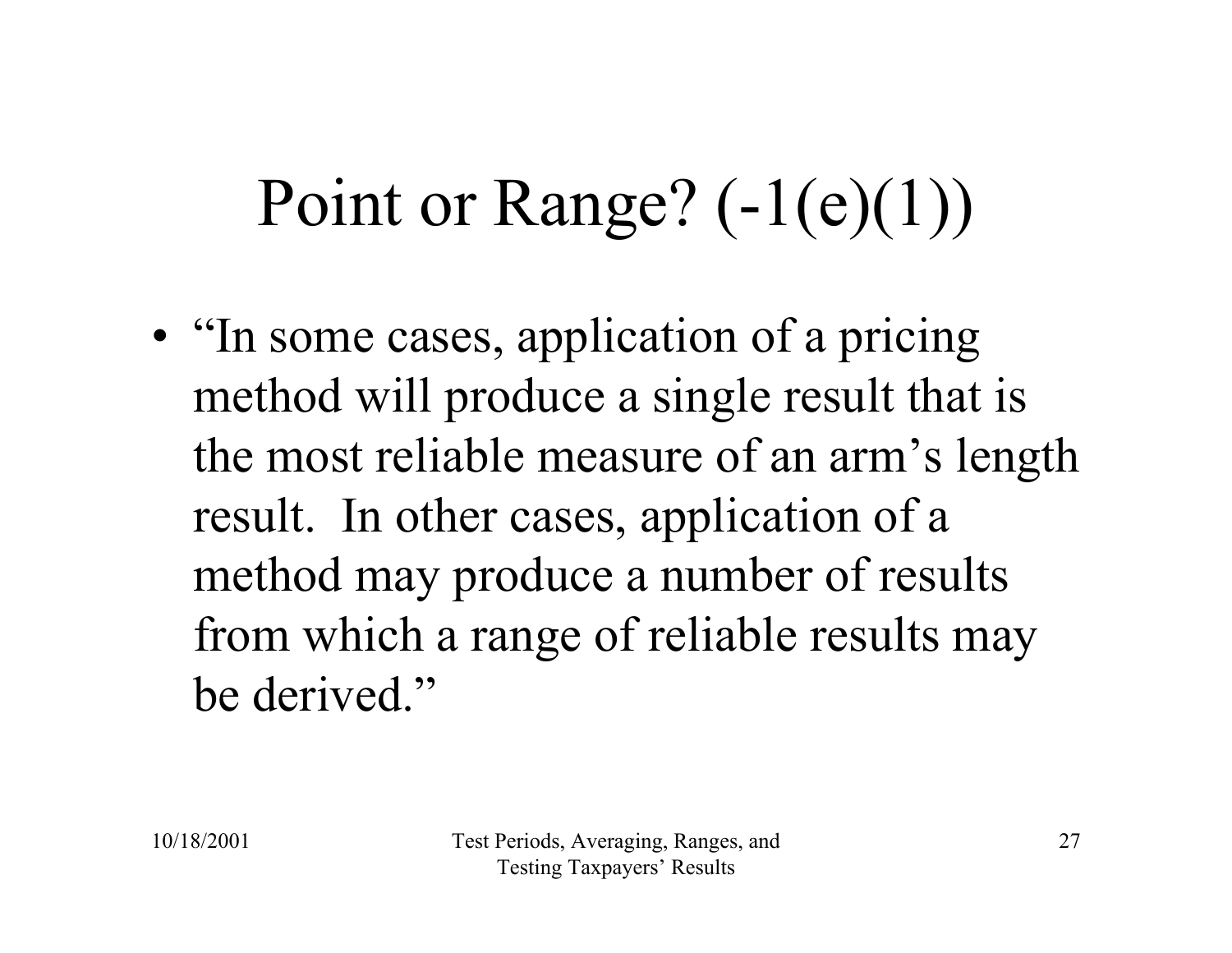# How Determine Range? (-1(e)(2))

- •• Normally determined by applying single TPM to two or more uncontrolled transactions
	- Might also be determined by using two or more TPMs (reference to  $-1(c)(2)(iii)$ )
- •• Select top tier of comparables (exclude ones with "significantly lower level of comparability and reliability")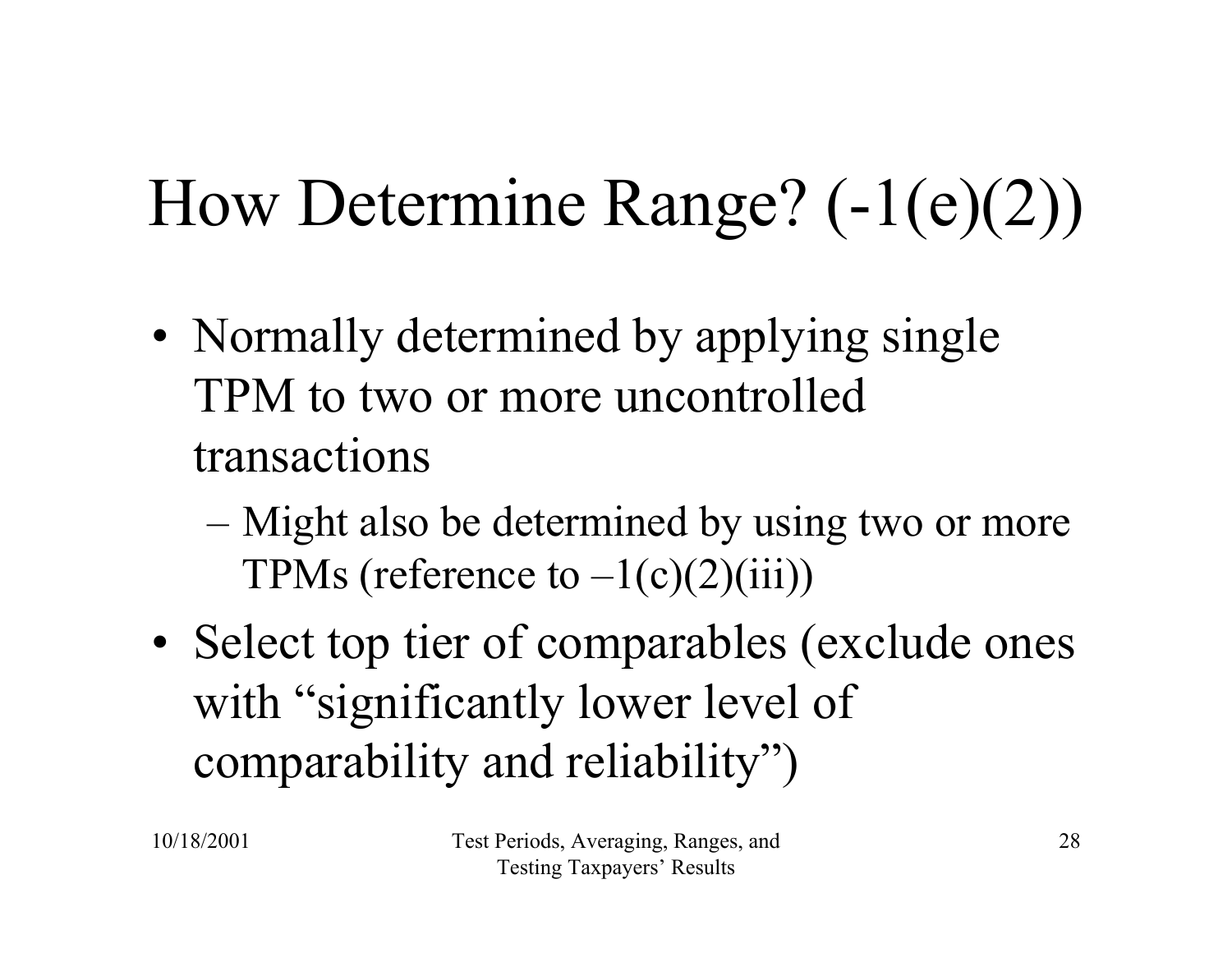#### Use the Full Range?

•• Yes, if "the information on the controlled transaction and the uncontrolled comparables is sufficiently complete that it is likely that all material differences have been identified, each such difference has a definite and reasonably ascertainable effect on price or profit, and an adjustment is made to eliminate the effect of each such difference."  $(-1(e)(2)(iii)(A))$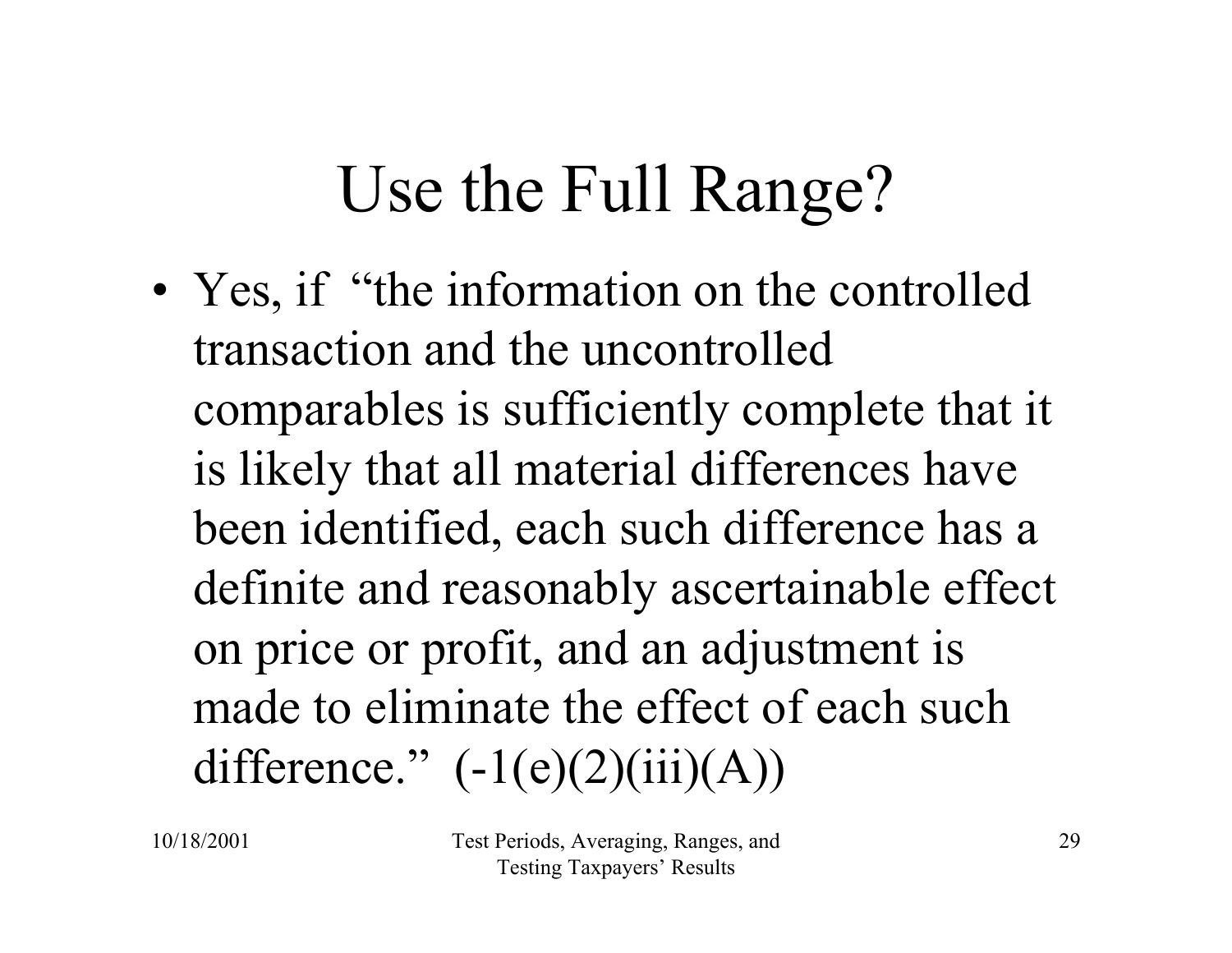#### If Cannot Use Full Range

- •• Three step logic  $(-1(e)(2)(iii)(B))$ :
	- Increase reliability of result using "valid statistical method"
	- In general, such a statistical method is based on 75 percent probabilities
	- Interquartile range generally deemed a sufficient approximation to the 75 percent probabilities, though other method could be used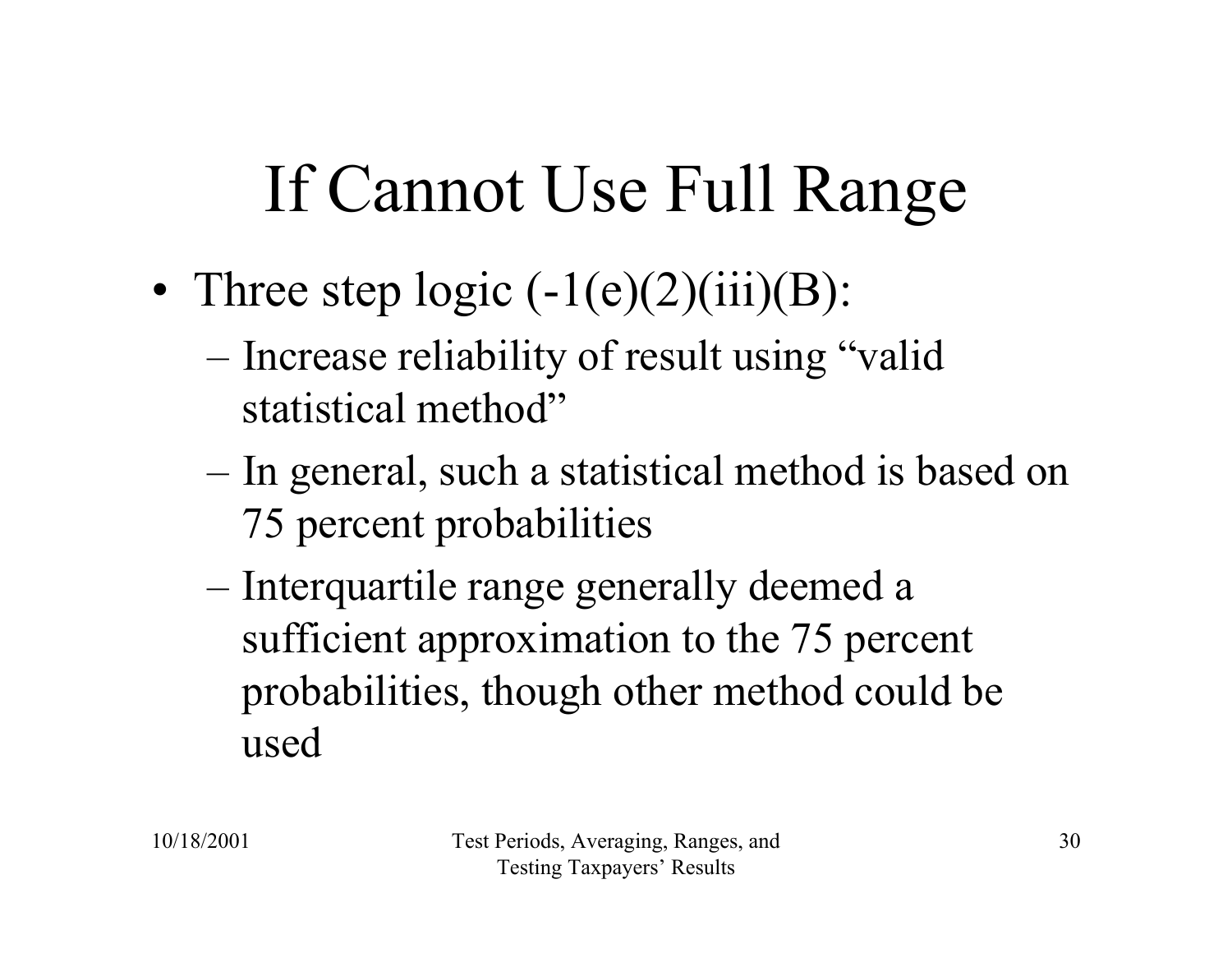# Logical Step 1: Increase Reliability

• "The reliability of the analysis must be increased, where it is possible to do so, by adjusting the range through application of a valid statistical method to the results of all of the uncontrolled comparables so selected."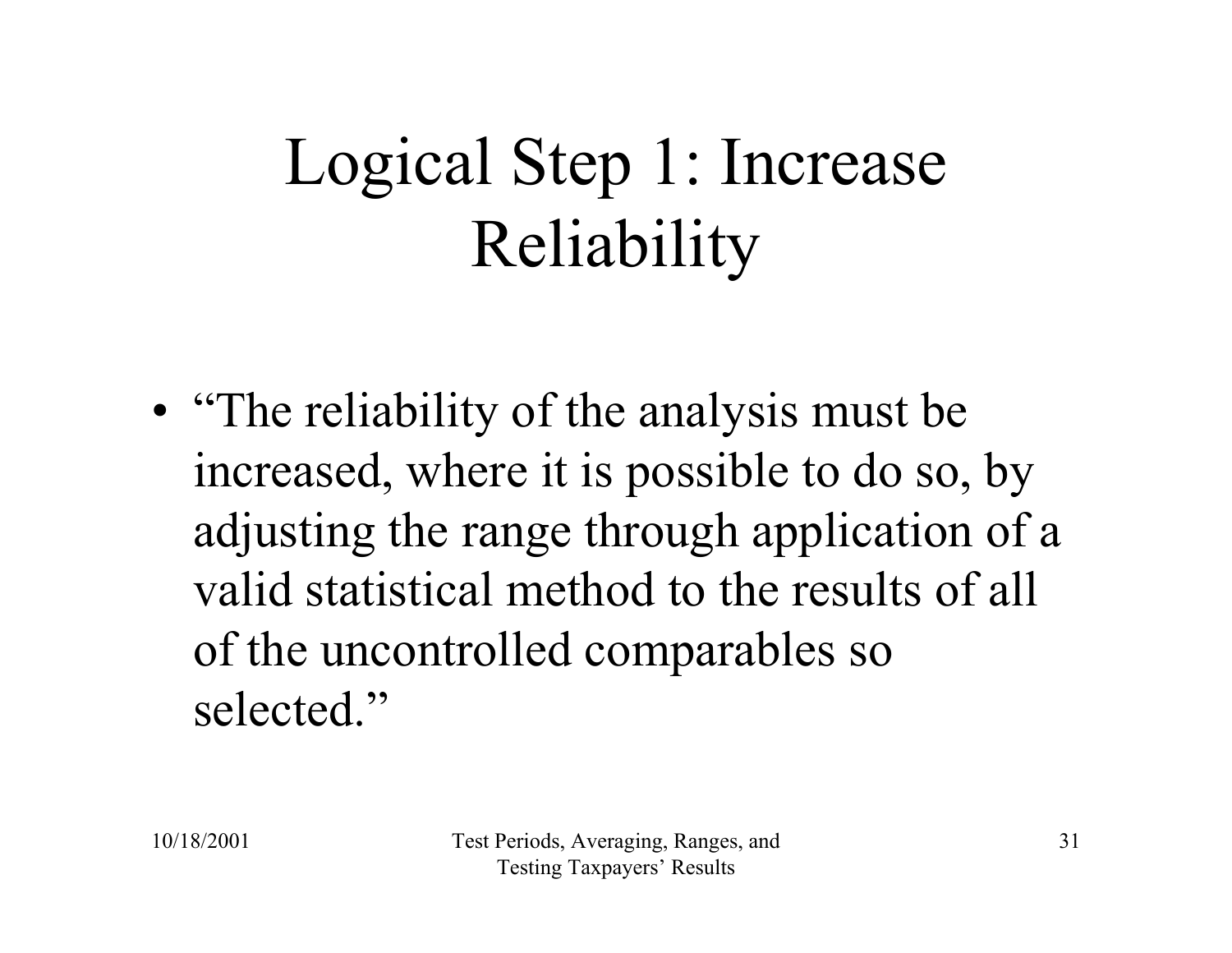#### Logical Step 2: 75% Probabilities

• "The reliability of the analysis is increased when statistical methods are used to establish a range of results . . . such that there is a 75 percent probability of a result falling above the lower end of the range and a 75 percent probability of a result falling below the upper end of the range."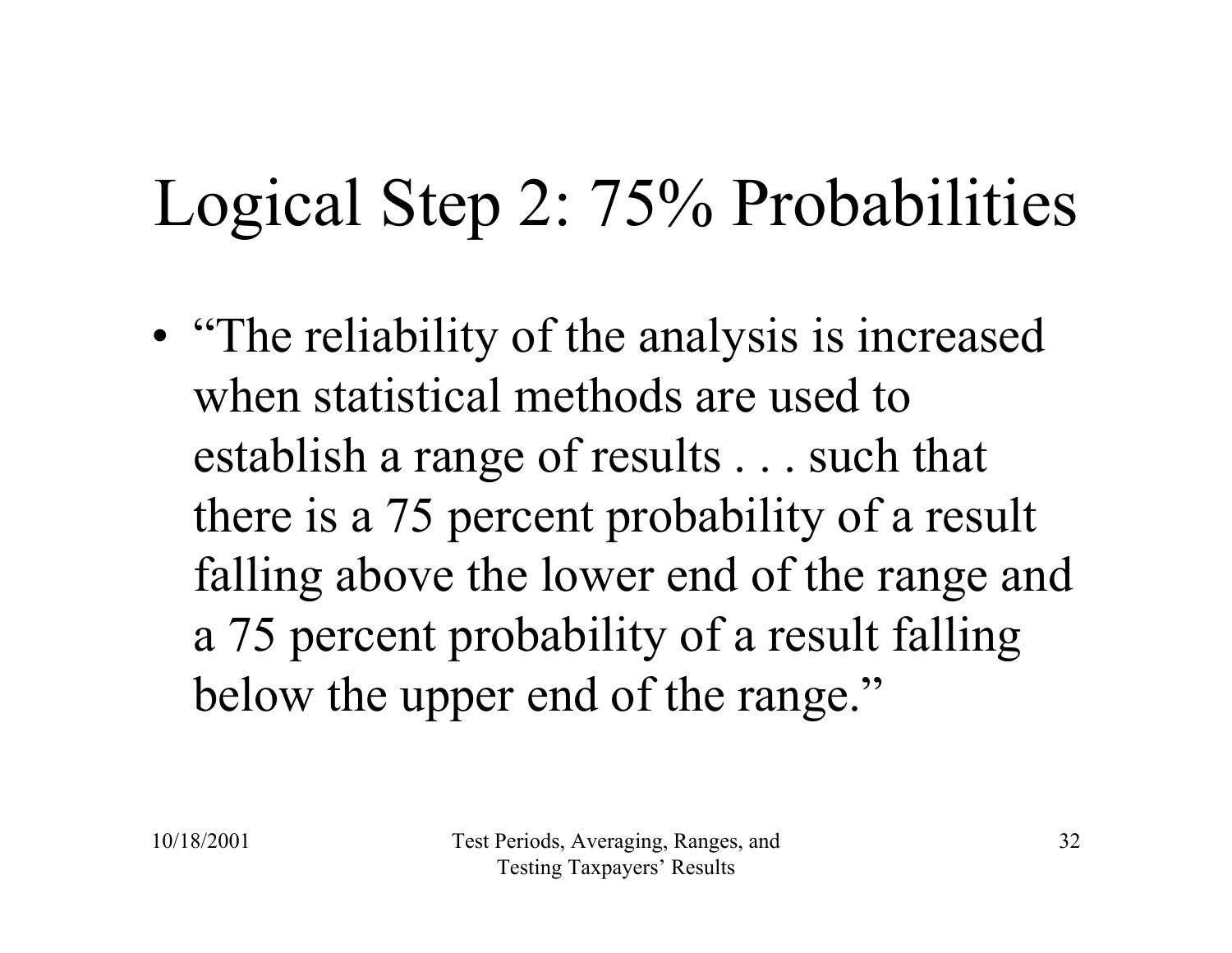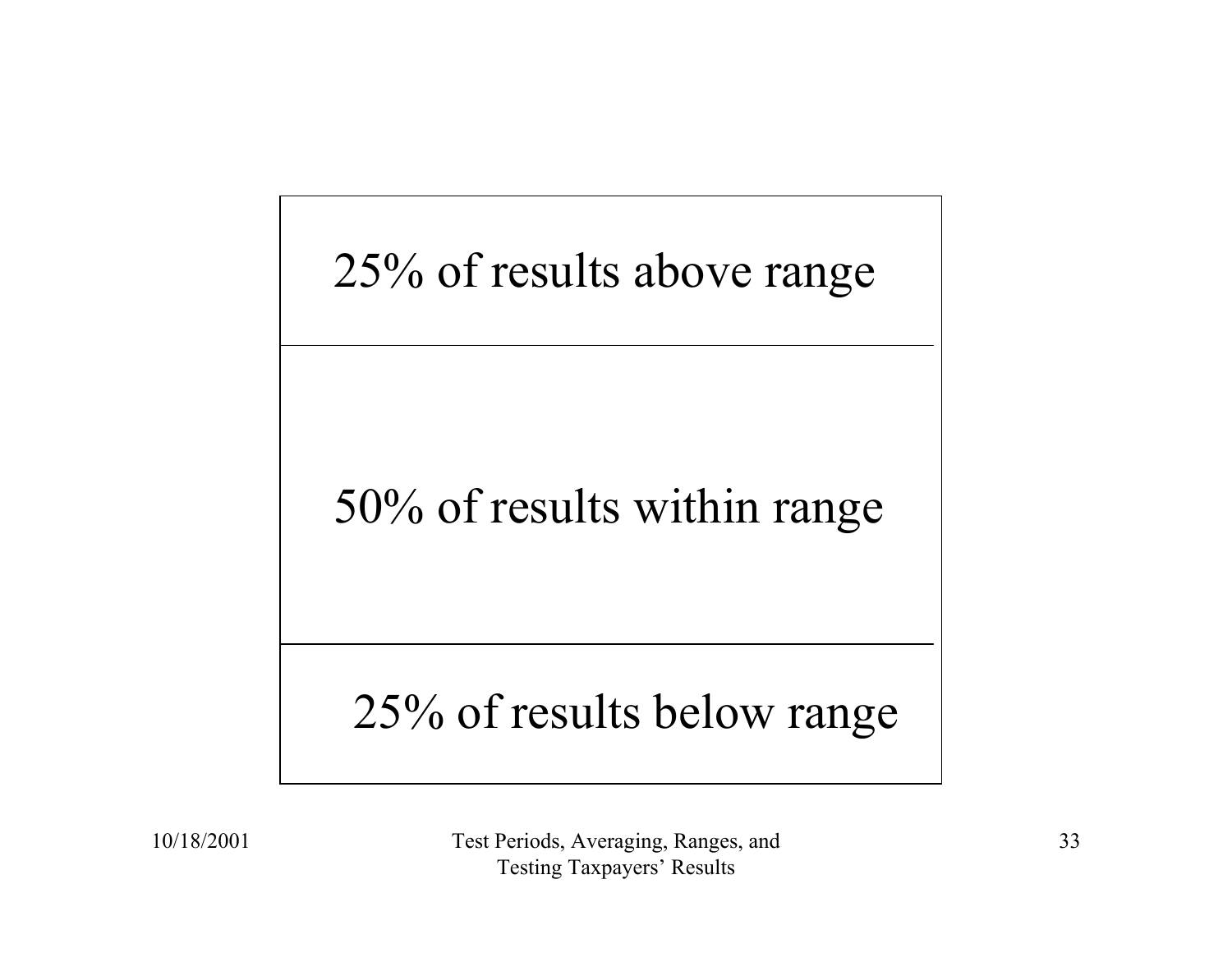# Logical Step 3: Interquartile Range (IQR)

• "The interquartile range ordinarily provides an acceptable measure of this range; however a different statistical method may be applied if it provides a more reliable measure."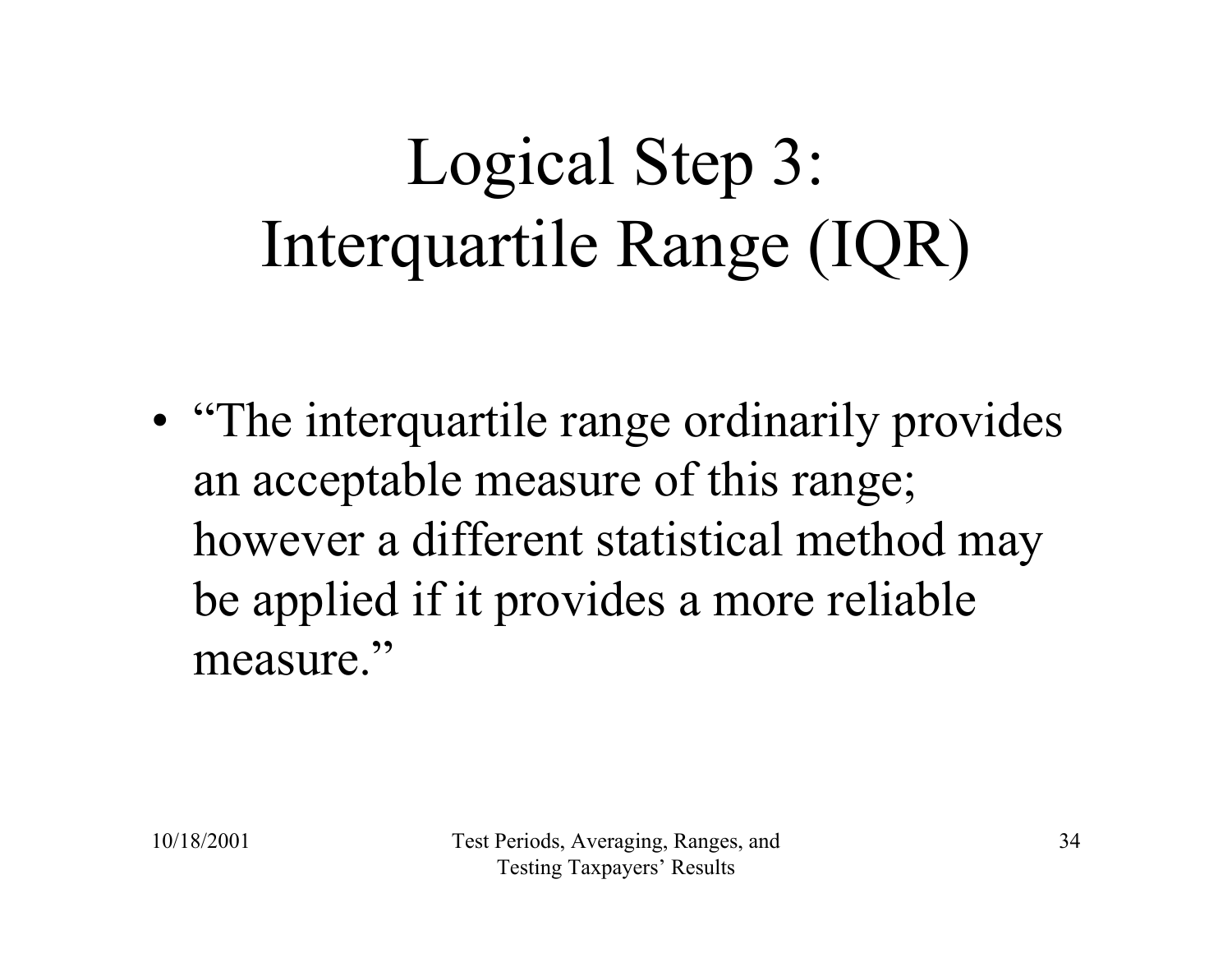# Interquartile Range  $(-1(e)(2)(iii)(C))$

- •• Bottom  $(25<sup>th</sup>$  percentile) is "lowest result such that at least 25 percent of the results are at or below the value of that result"
- But "if exactly 25 percent of the results are at or below a result," bottom is "the average of that result and the next higher result"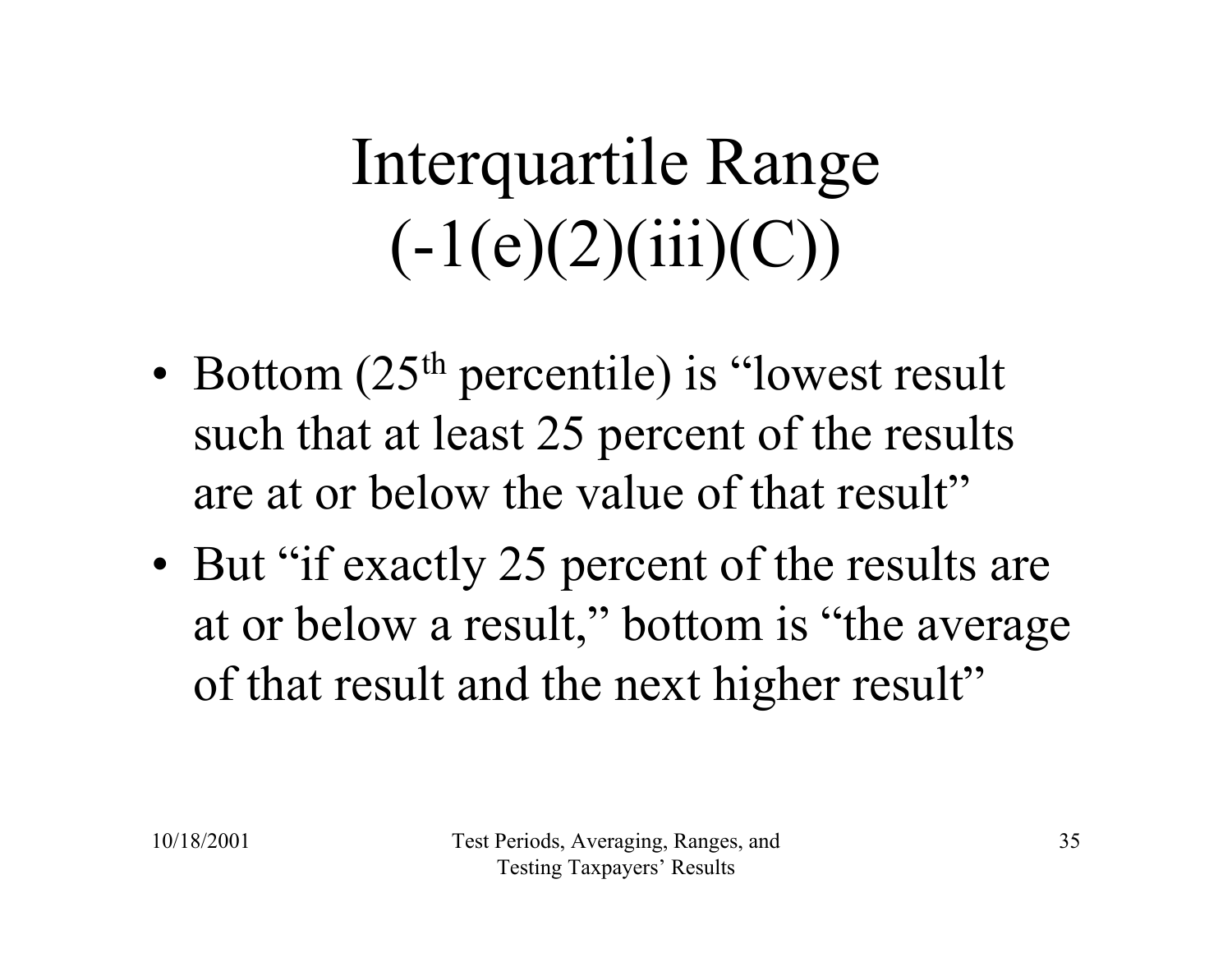# Interquartile Range Top "Determined Analogously"

- •• Top  $(75<sup>th</sup>$  percentile) is lowest result such that at least 75 percent of the results are at or below the value of that result
- But if exactly 75 percent of the results are at or below a result, top is the average of that result and the next higher result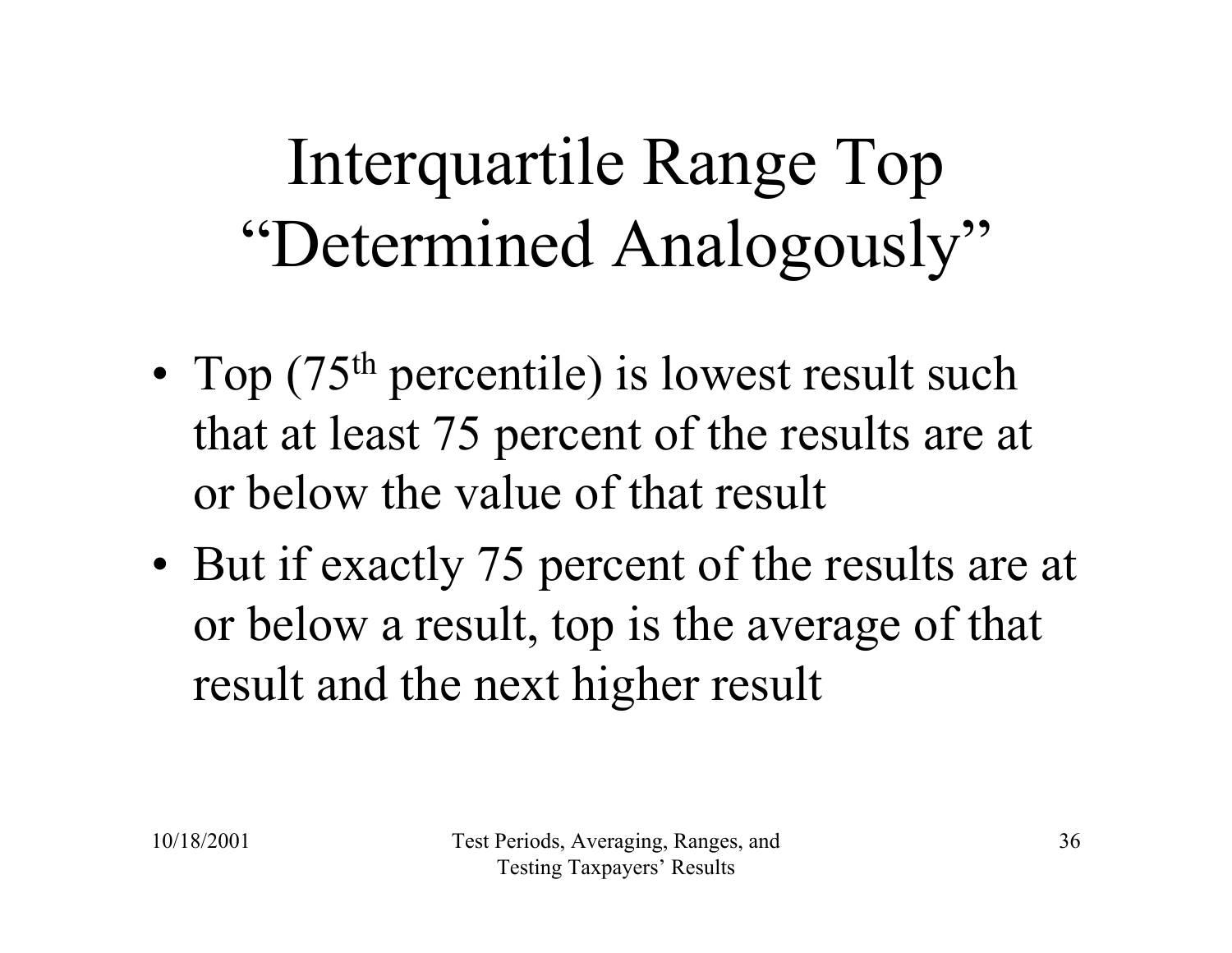#### Top: Average 4 & 3 Top: 4

| 4              | 100% |
|----------------|------|
| 3              | 75%  |
| $\overline{2}$ | 50%  |
|                | 25%  |

| 5              | $100\%$ |
|----------------|---------|
| 4              | 80%     |
| 3              | 60%     |
| $\overline{2}$ | 40%     |
|                | 20%     |

#### Bottom: Average 1 & 2

#### Bottom: 2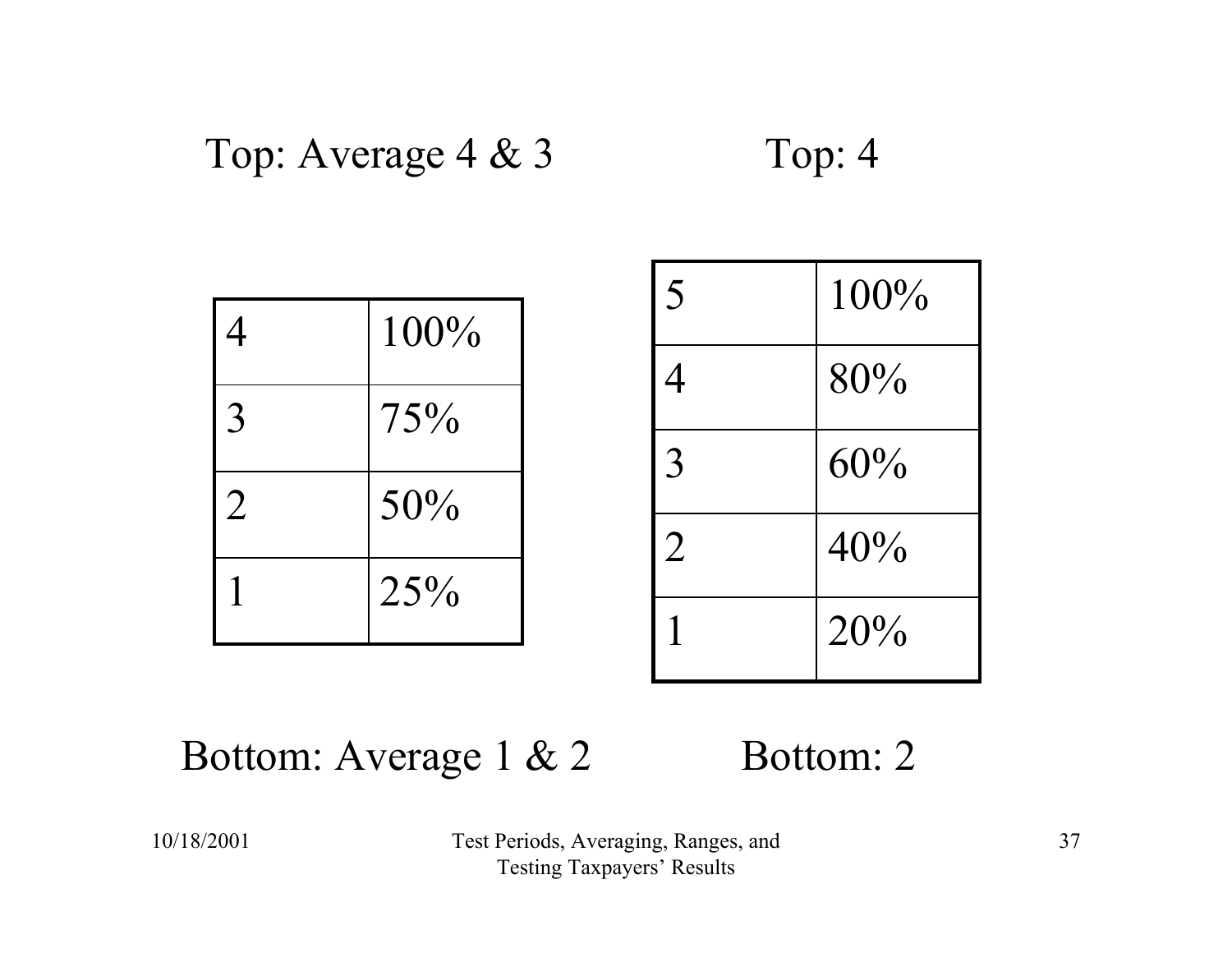# Possible Statistical Alternative to IQR

- •• For large sets (at least 30 results) with a normal distribution, compute estimated mean and standard deviation; use band of 0.675 estimated standard deviations around estimated mean
- •• Not specifically described in regulations; has been used occasionally
- Comparables should be homogeneous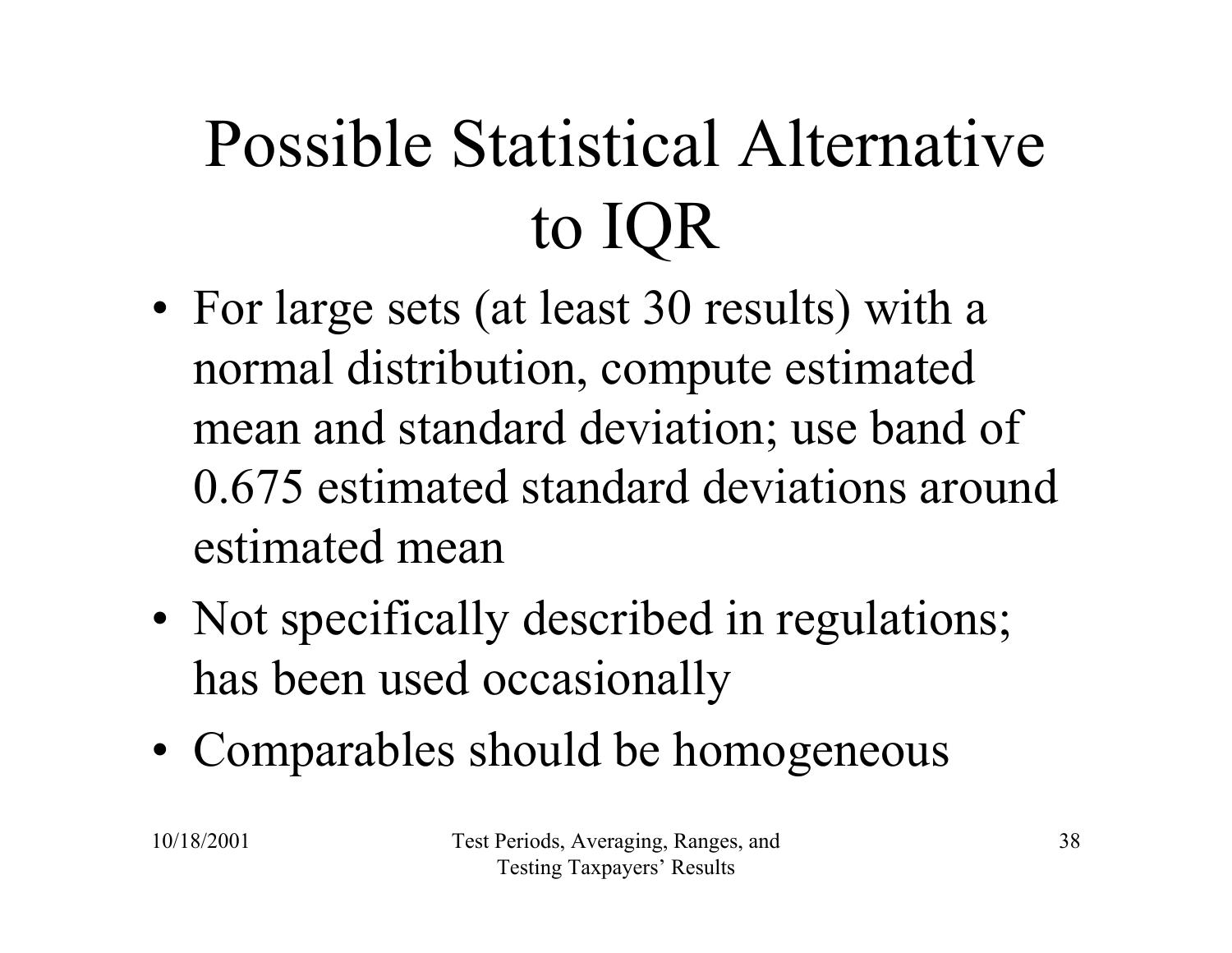#### Practical Choices in APAs

- •• Point (especially royalties, services)
- • Range
	- Full
	- Interquartile
	- Other
- •• Floor or ceiling (disfavored now)
- •• Special cases
	- Statistical confidence intervals (Fin. Products)
	- Residual profit splits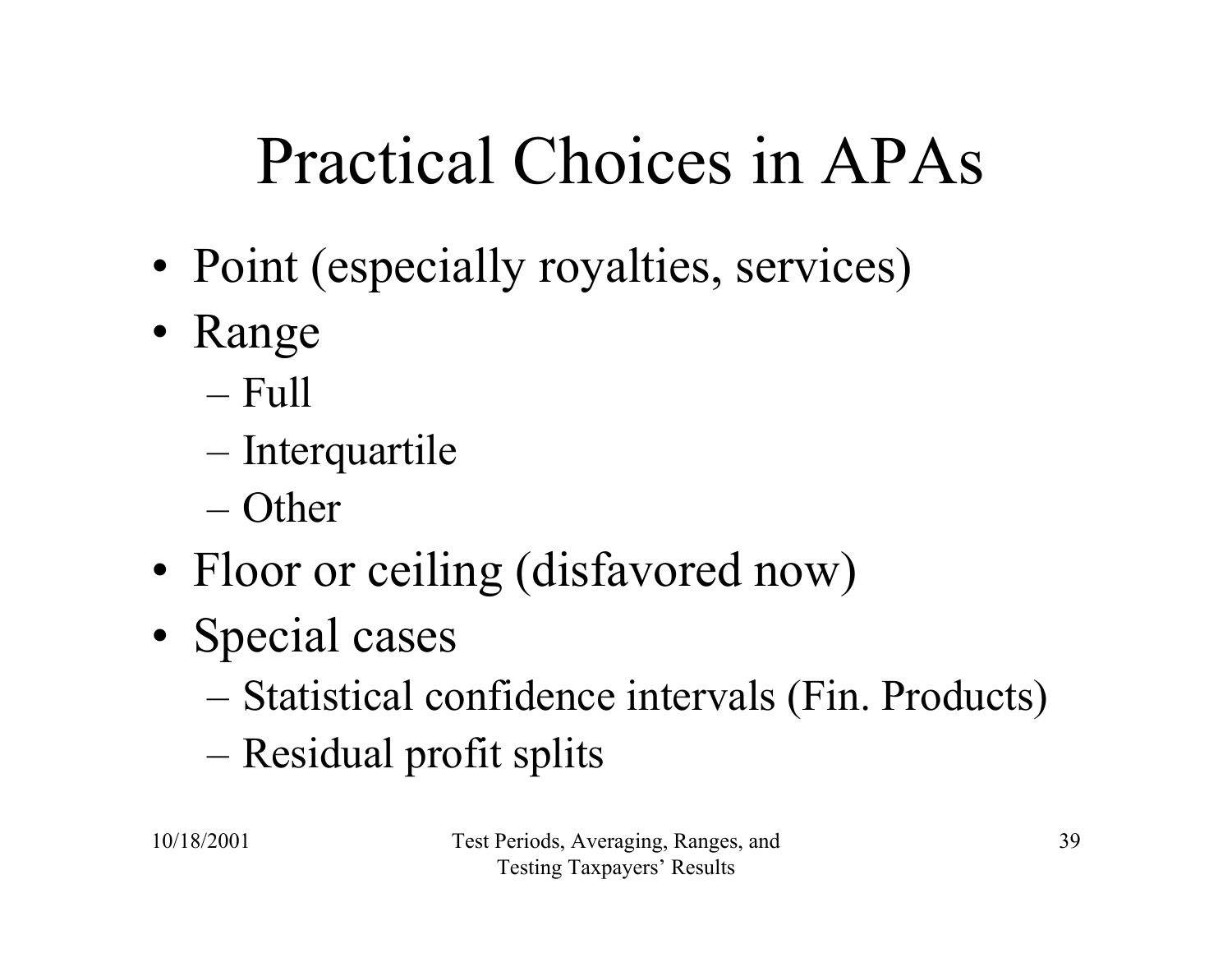#### Practical Choices in APAs

•• Debate: IQR vs. point or smaller range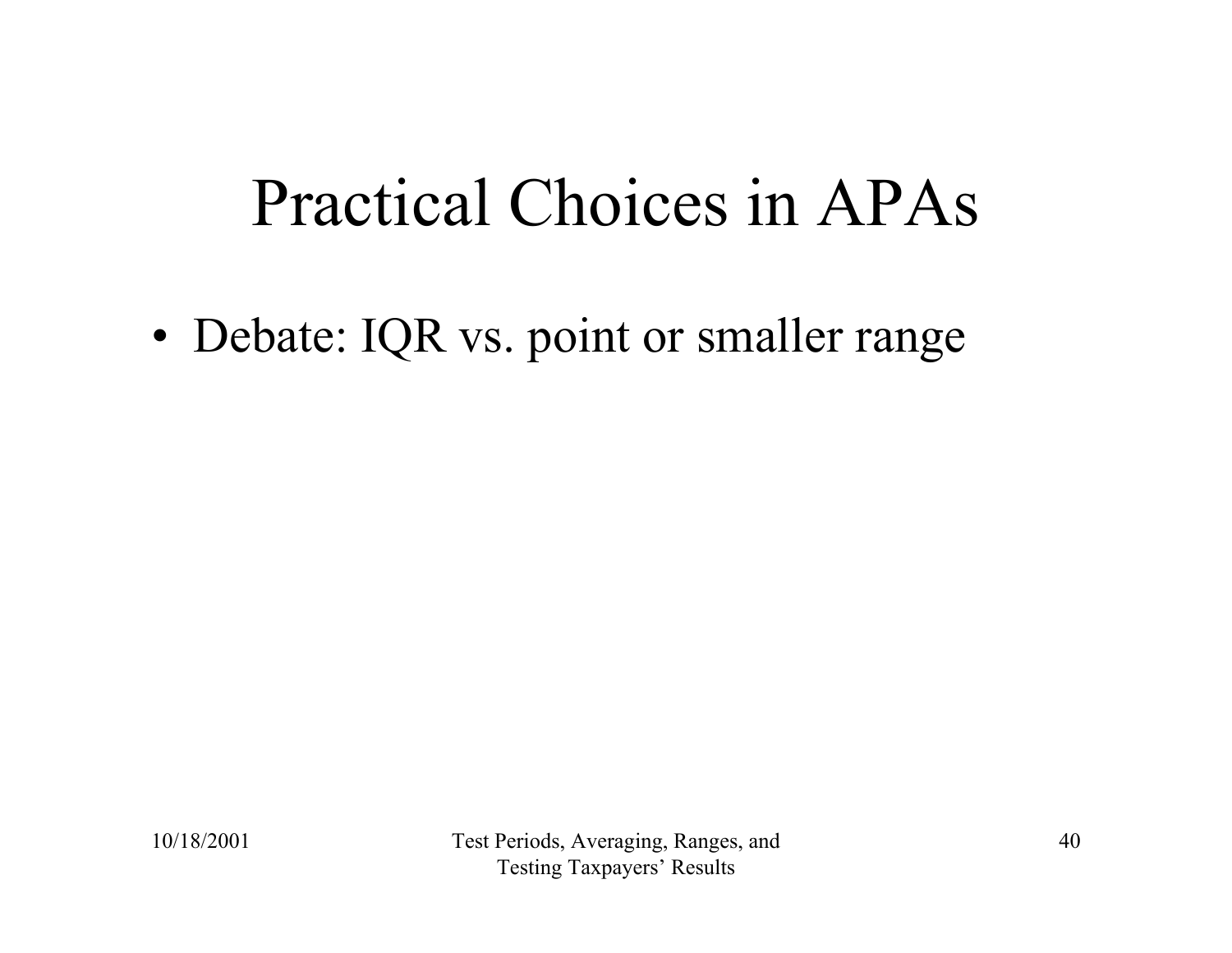#### Residual Profit Splits

- • Structure of residual profit split:
	- Assign routine profit to each party
	- Split residual profit or loss based on intangible contribution
- •• Usually split residual in definite ratio (point, not range)
- •• Use points or ranges for routine profits?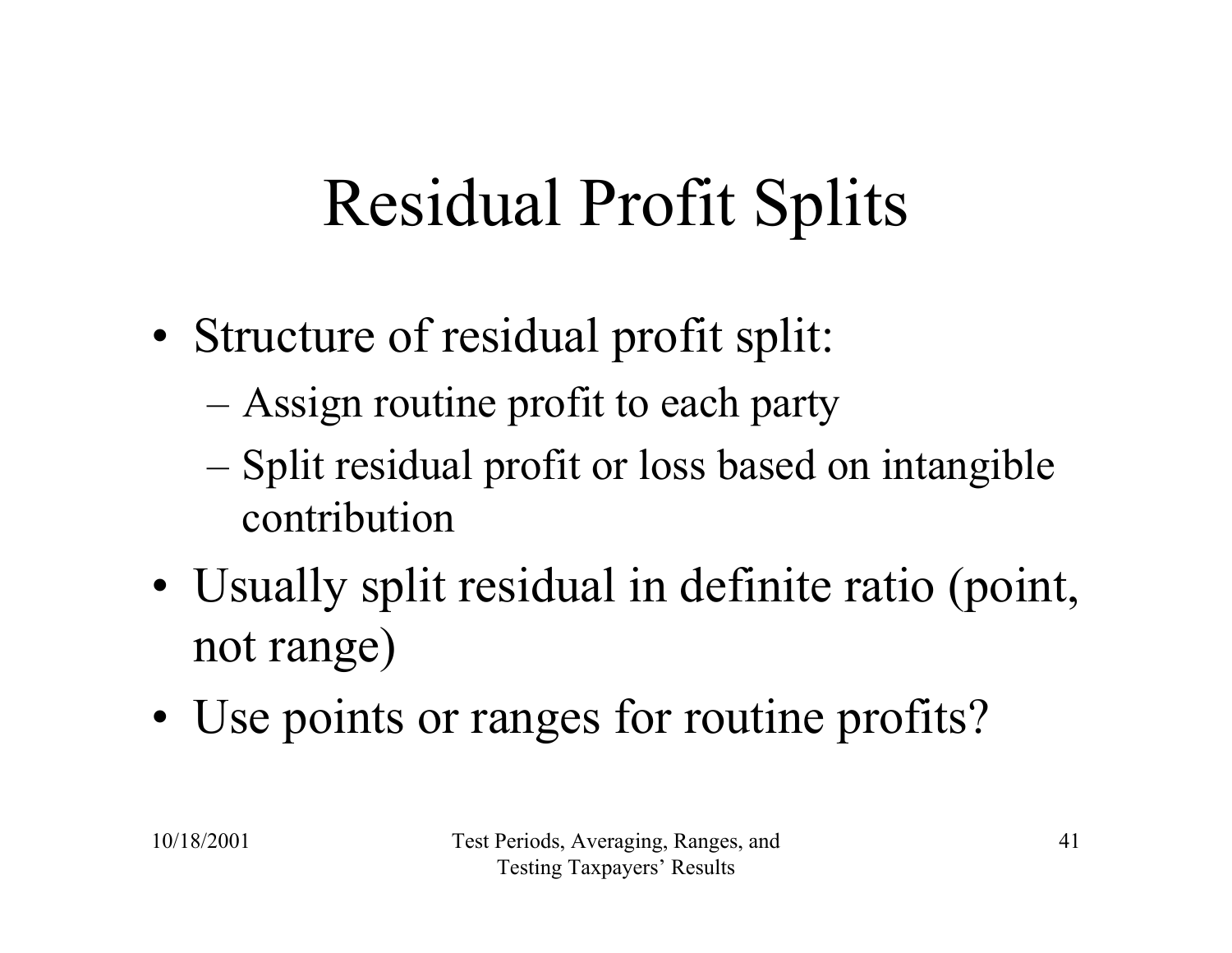#### Residual Profit Splits

- •• Simplest approach is to use points for routine profits. Then get point result for total U.S. profit.
- If use ranges for routine profits, will get range of total U.S. profit.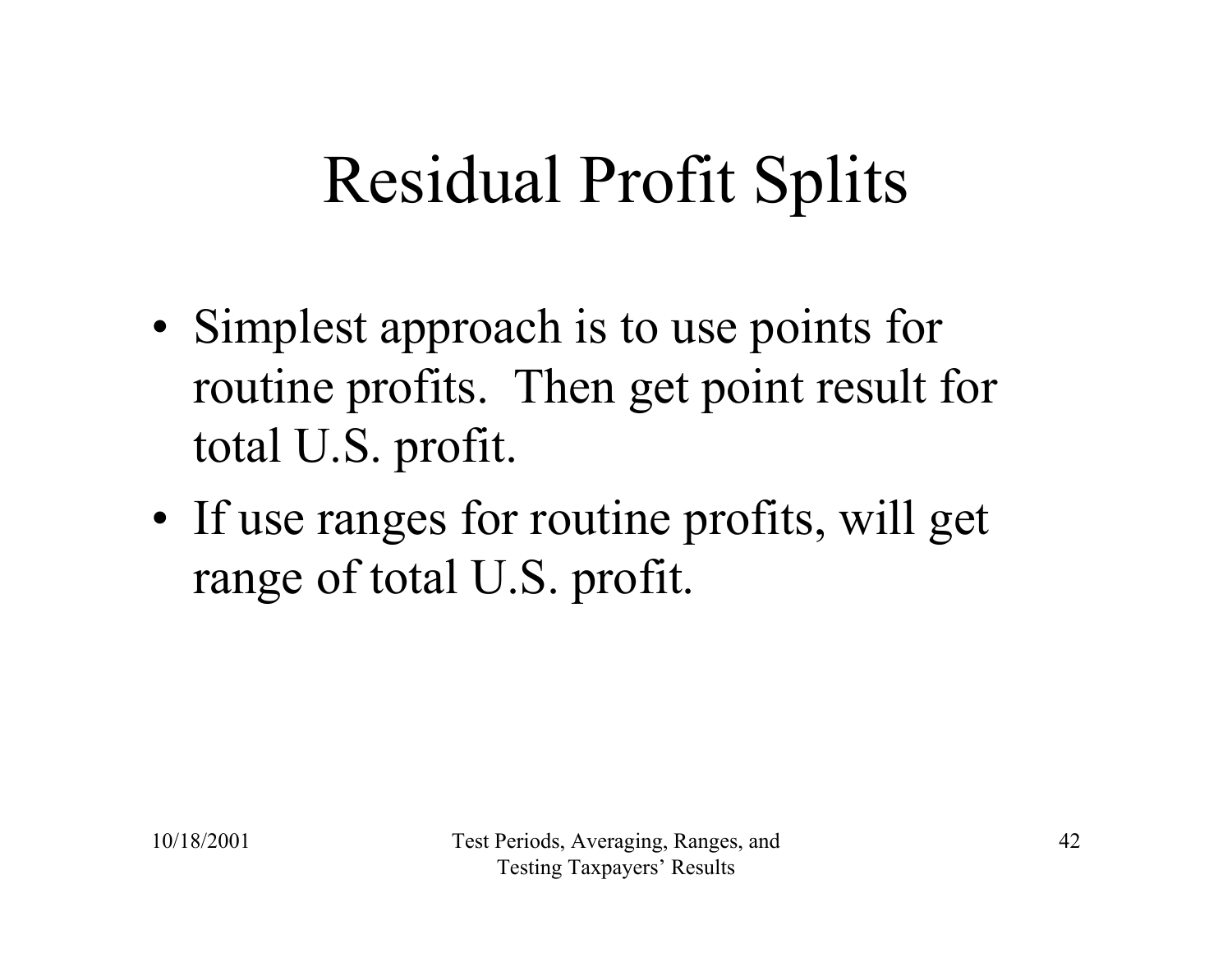- •• System profit 9
- Both routine profit IQRs are 1 to 4
- •• Split residual 50%/50%

| System profit                 |                |  |
|-------------------------------|----------------|--|
| US routine profit             |                |  |
| Japanese routine profit       |                |  |
| Residual profit               |                |  |
| U.S. share of residual profit | $\overline{2}$ |  |
| Total U.S. profit             |                |  |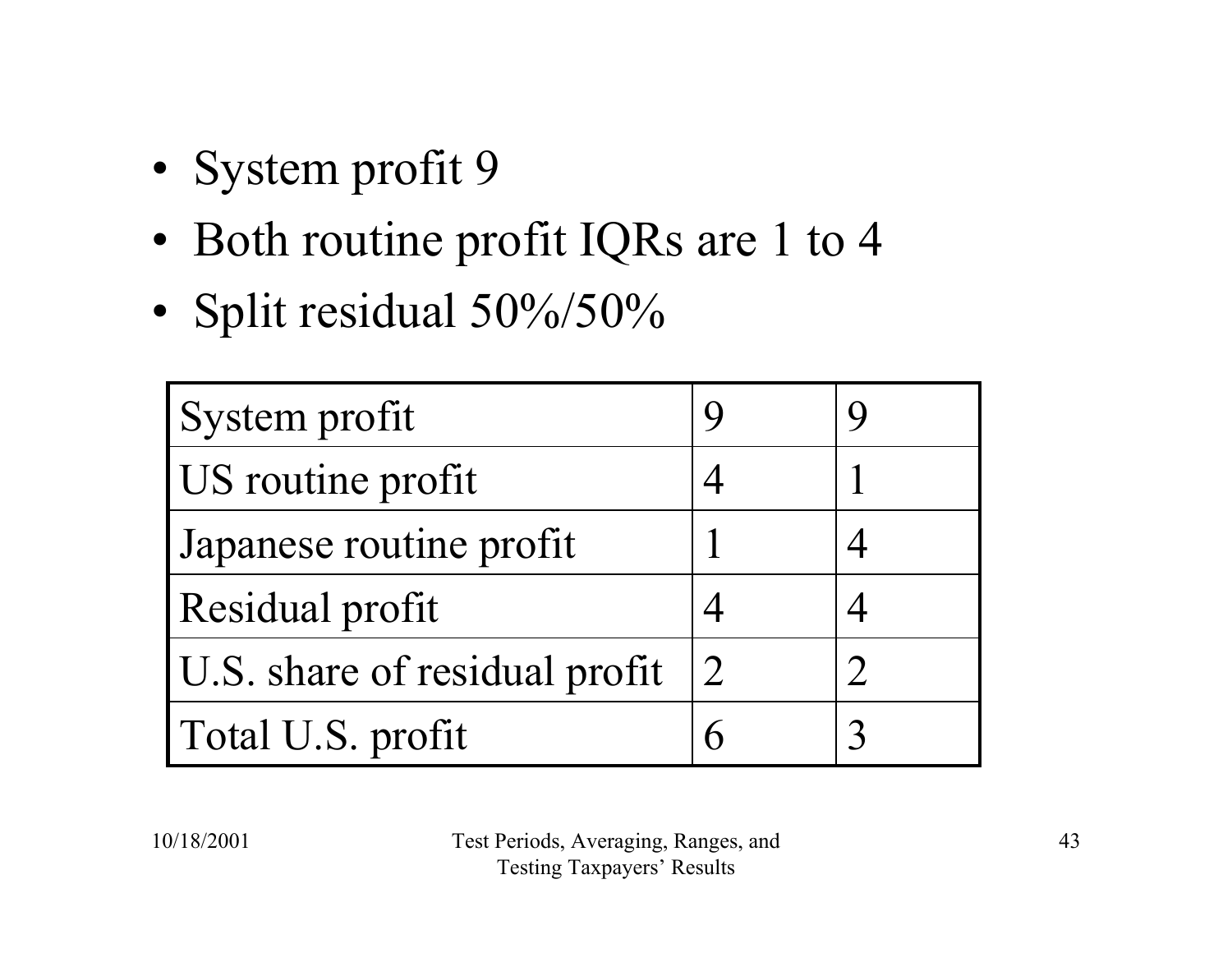Should Taxpayer Have Freedom of IQR for Each Routine Return?

- Taxpayers say regulations give them IQR
- But regulations did not contemplate two sets of comparables
- •• Nulon example of residual profit split in reg. 1.482-6(c) gives point for routine return (even though only one set of comparables)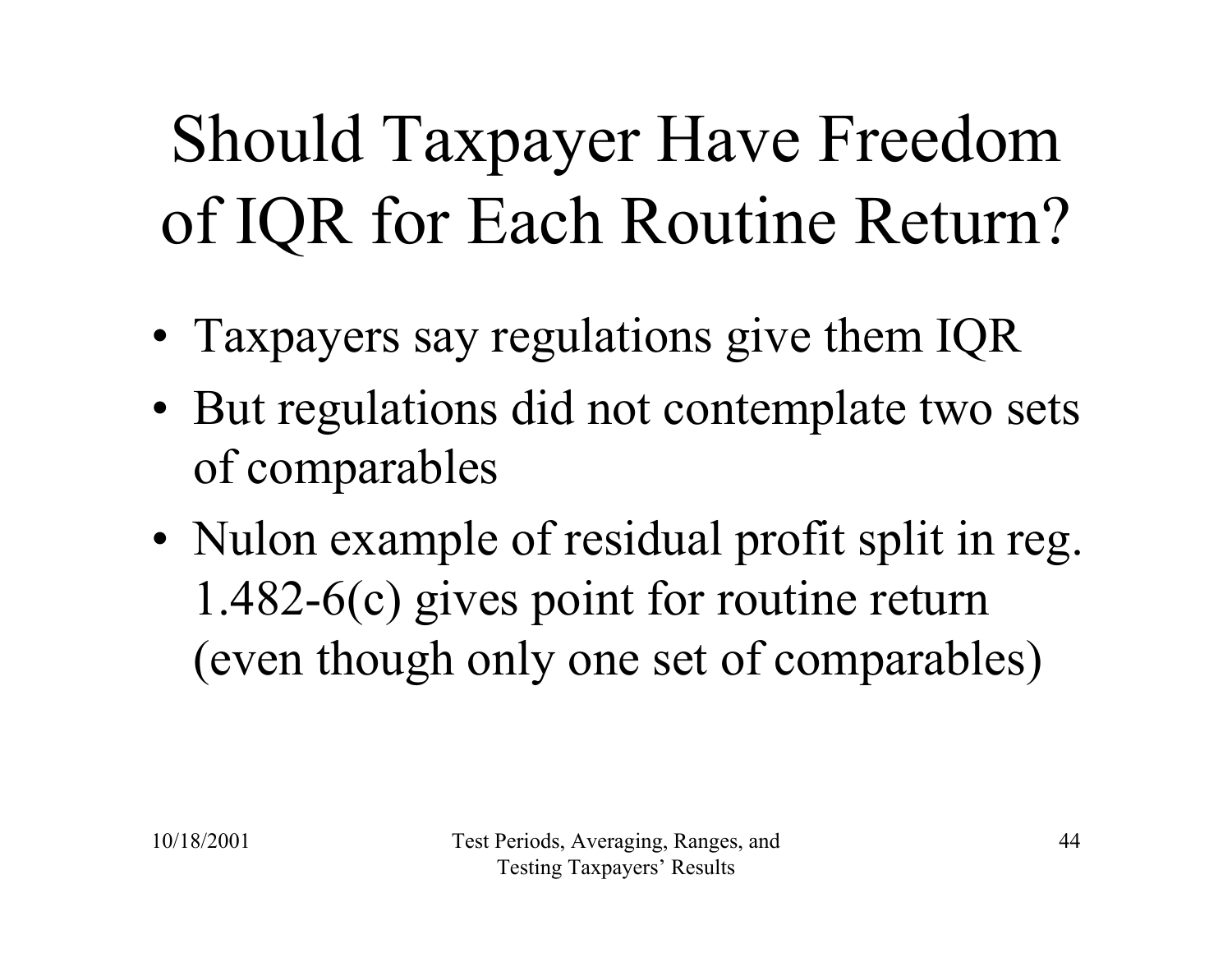Should Taxpayer Have Freedom of IQR for Each Routine Return?

- •Basic principle: rough justice: probabilities
- •• One set of comparables: allow result if at least 25% of the time it would be that high or low by chance
- •• At least 25% of time Japan's routine profit would be as high as top of IQR. At least 25% of time U.S. routine profit would be as low as bottom of IQR. But now both are happening at once!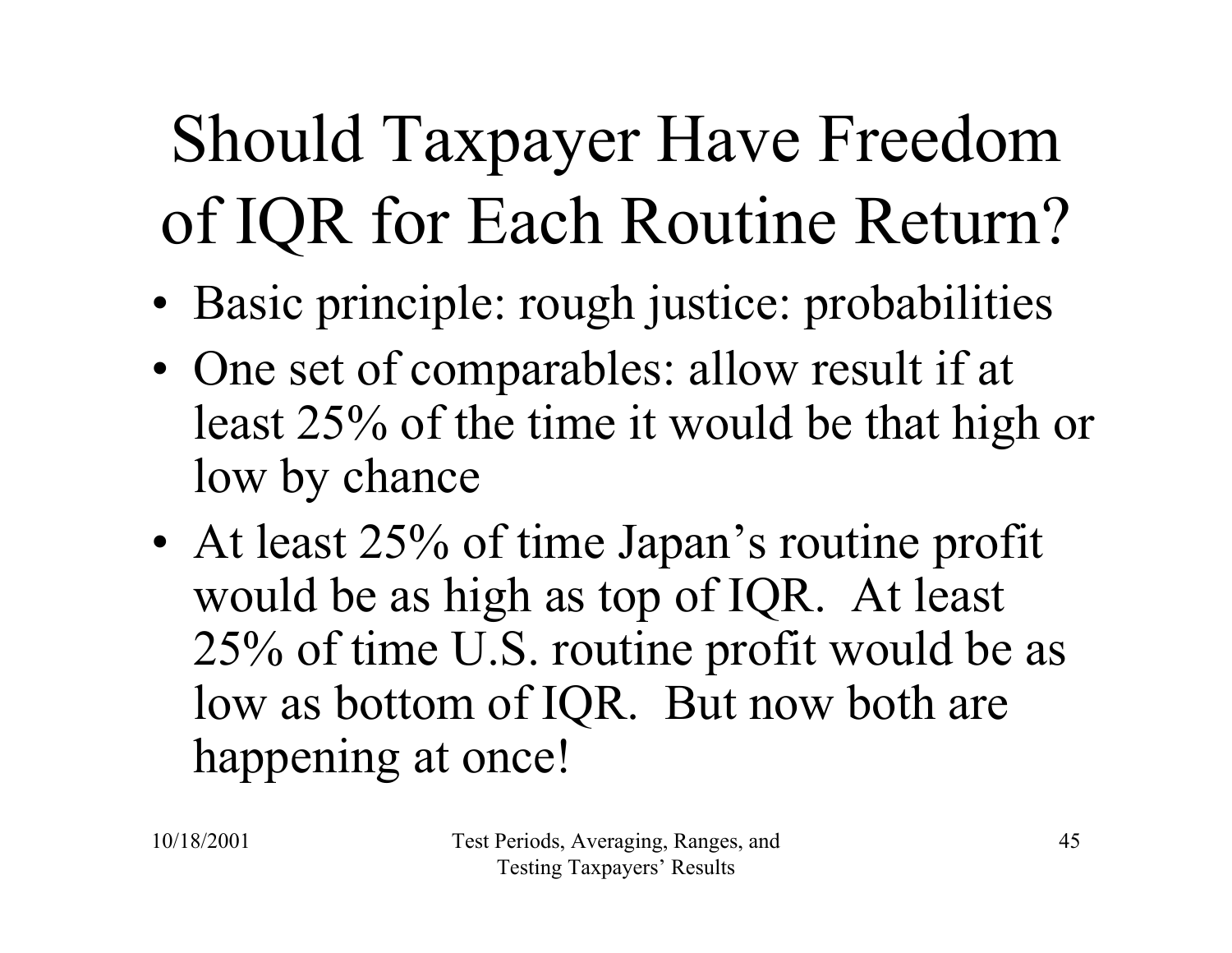# Steps in Analysis

- $\bullet$  (TPM)
- $\bullet$ (Comparables selection)
- Test period for comparables' results
- $\bullet$ (Adjusting comparables' results)
- Combining comps' results over time
- •Deriving an arm's length point or range
- **Testing/adjusting tested party's results**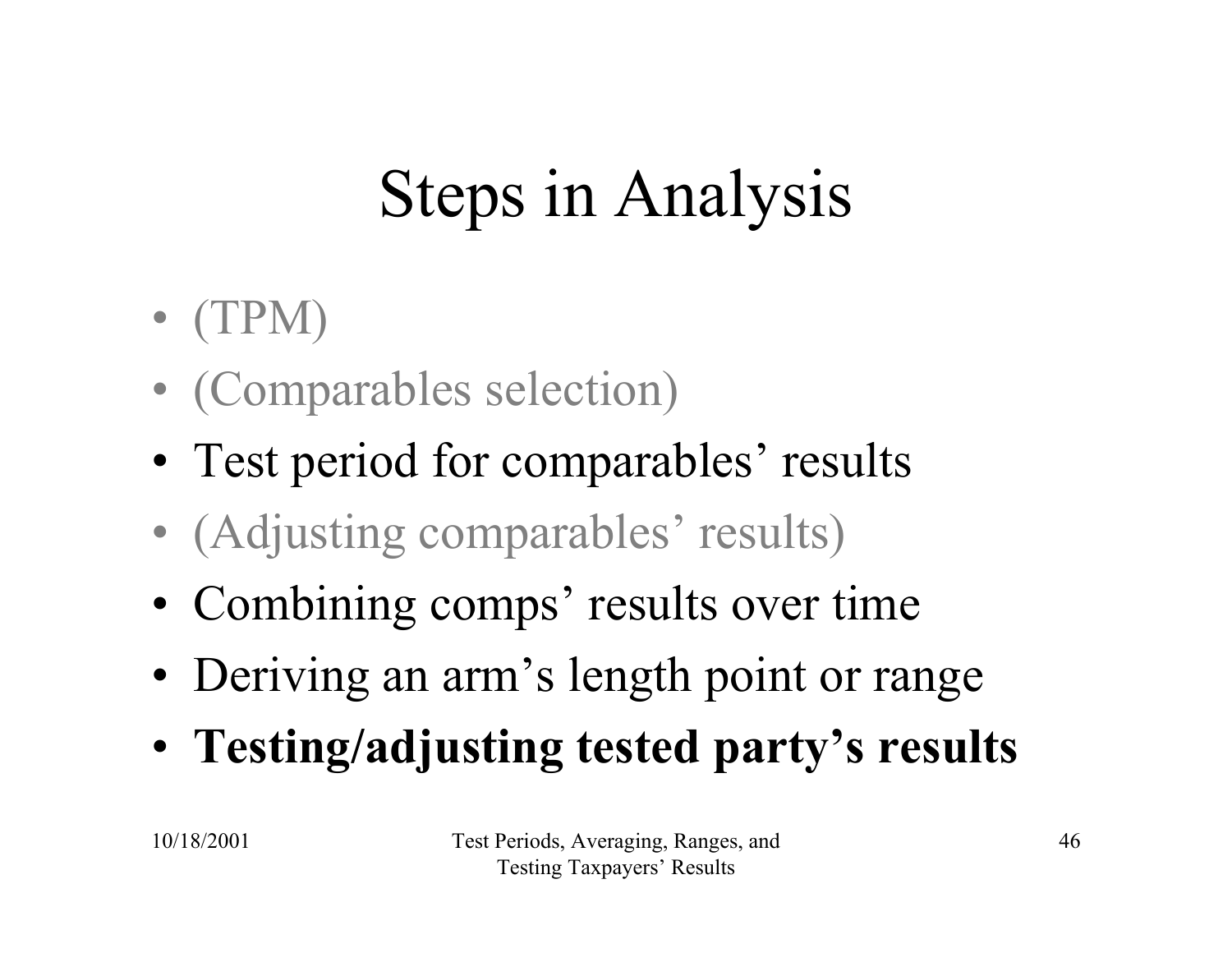#### If Outside Range: Audit Context

- •• Service may adjust to any point within arm's length range  $(-1(e)(3))$ 
	- If IQR used, normally adjust to median (definition in regulations of median amounts to same as normal statistical definition)

– Otherwise, normally adjust to mean

• Taxpayer may self-adjust only on timely filed return "[i]f necessary to reflect an arm's length result"  $(-1(a)(3))$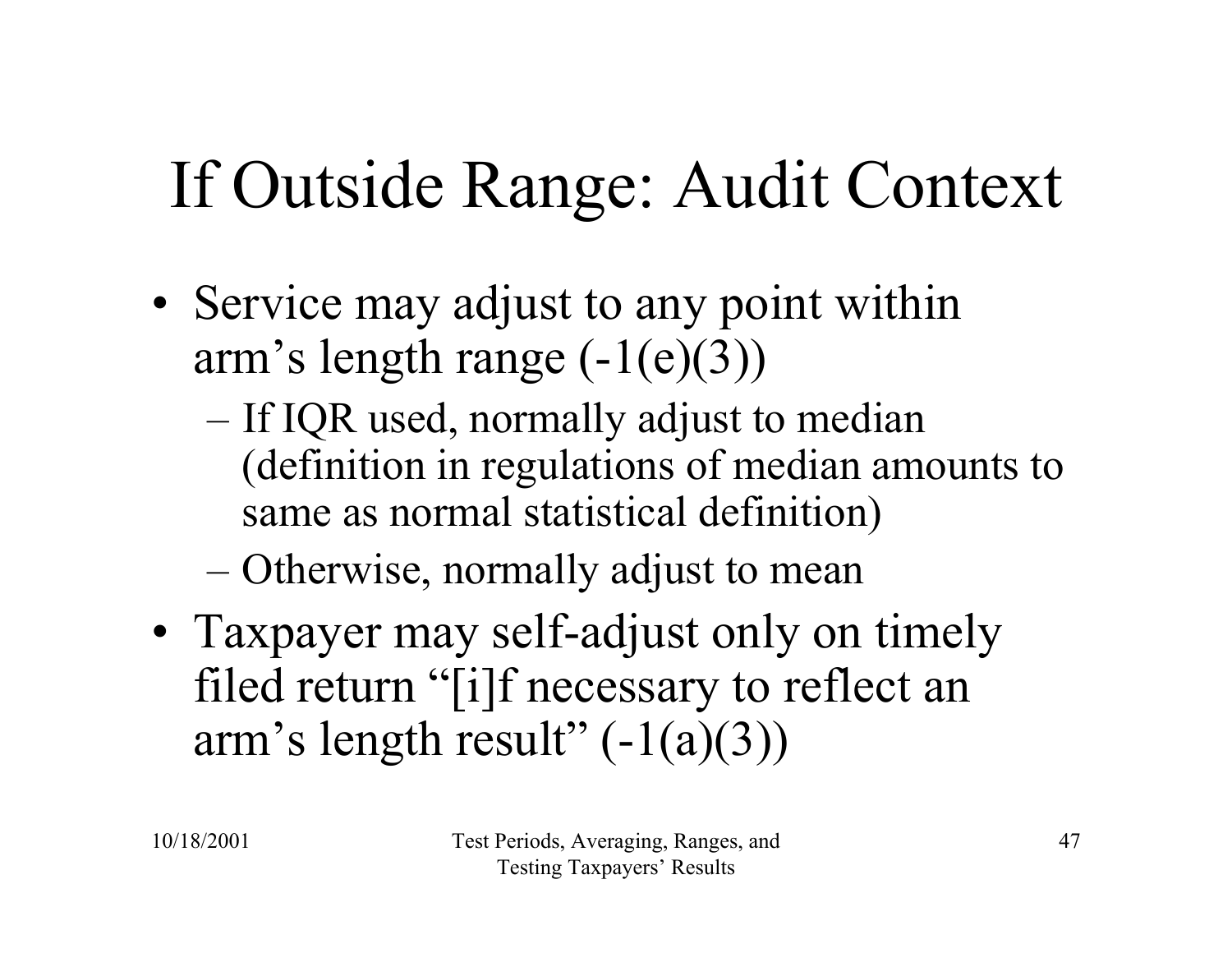#### If Outside Range: APA Context

- •• An APA "may permit . . . a compensating adjustment" (Rev. Proc. 96-53, section 11.02); APAs generally do permit this
	- Some early APAs said taxpayer in violation if too far from range
- •• Often adjust to nearest edge of range
- • Can adjust to median or similar point to discourage targeting the edge of the range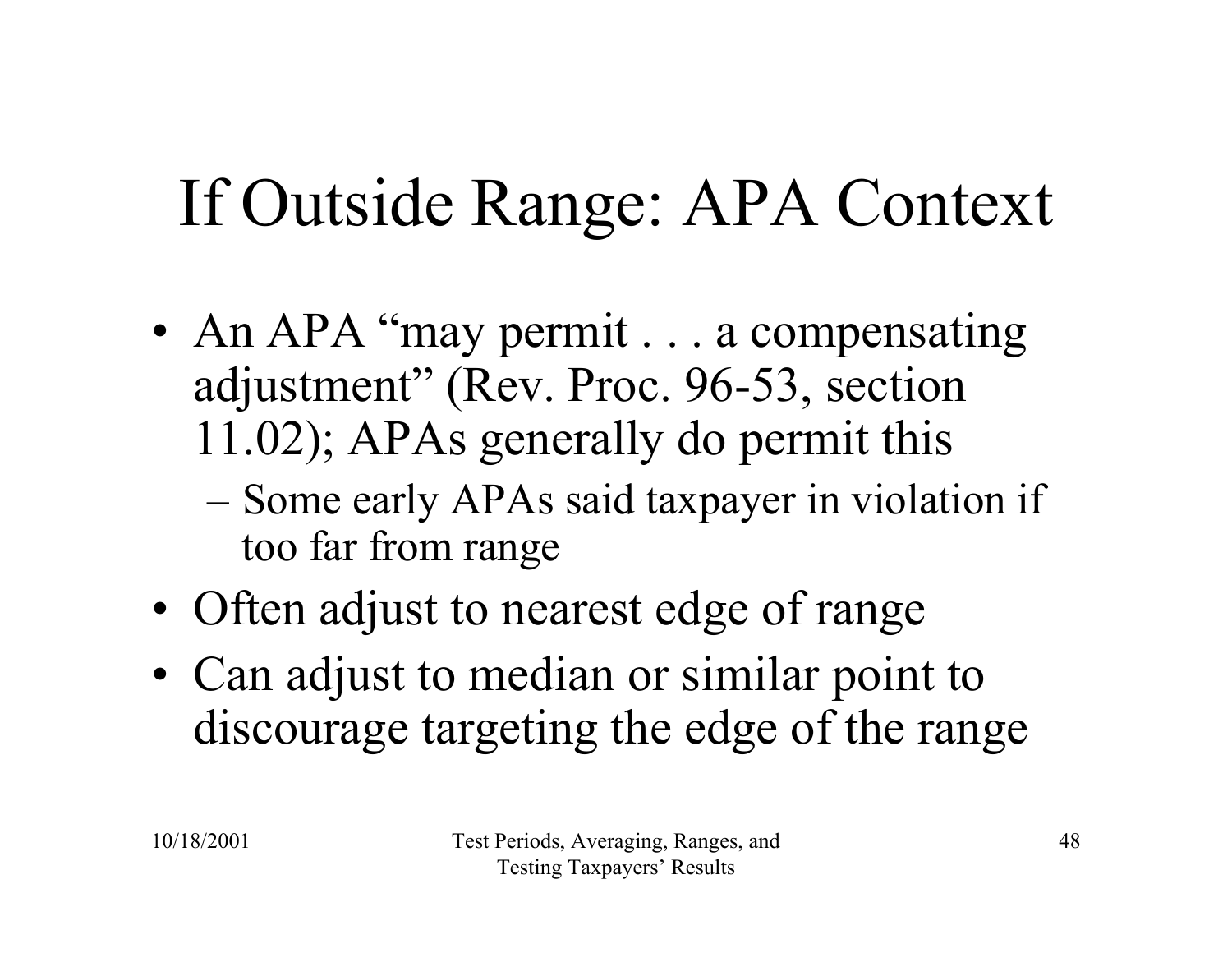Compensating Adjustments (Rev. Proc. 96-53, section 11.02)

- • Payment between related parties after tax year ends, by certain deadline
- If paid properly, no interest on intercompany account
- If paid properly, free ride for estimated tax
- Taxpayer still must pay applicable interest on any extra tax due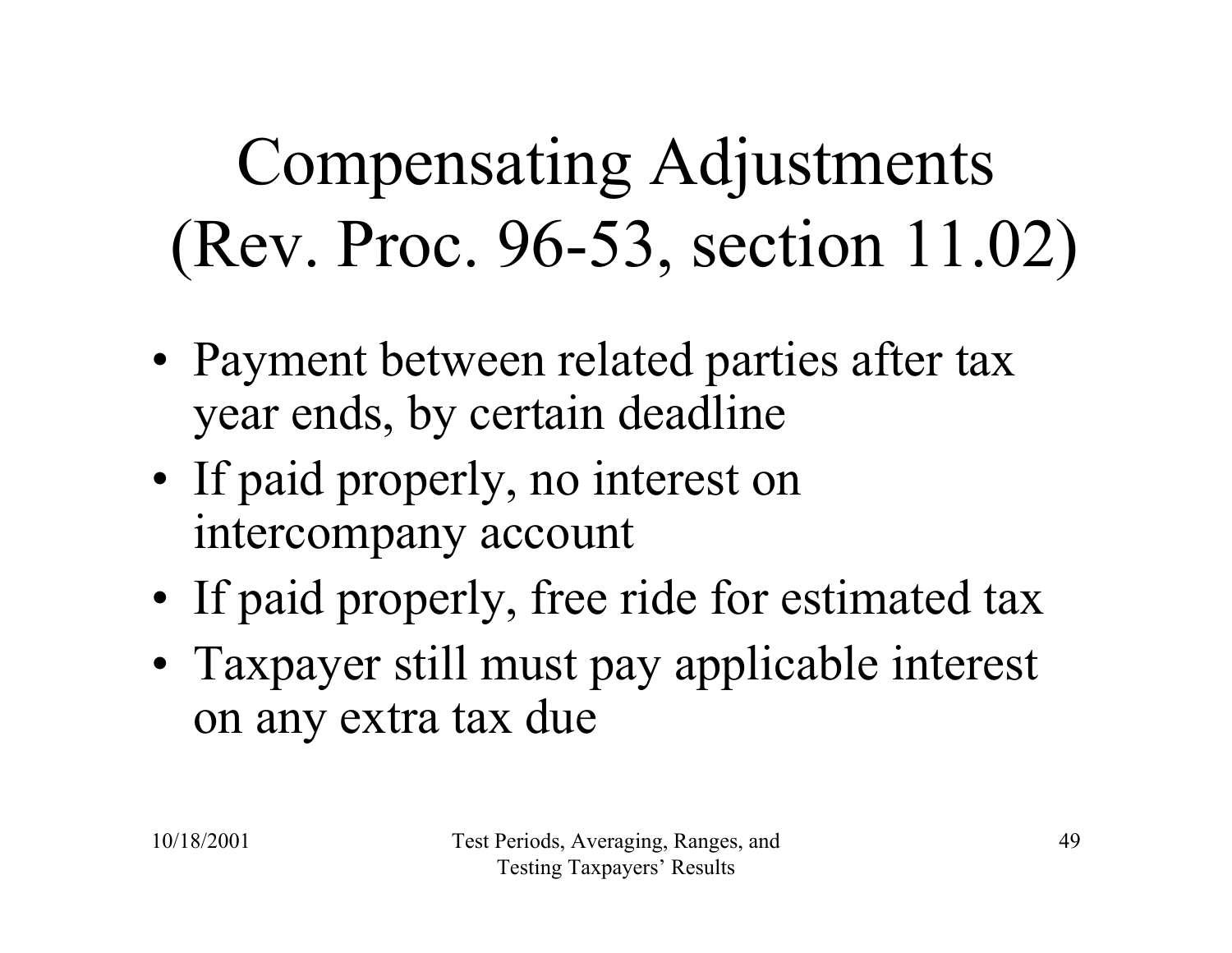Time Period To Test Tested Party: Audit Context  $(-1(f)(2)(iii))$ 

- •• Normally, test tested party on annual basis
- If use multiple-year averages for comparables, test tested party over (normally same) multiple year period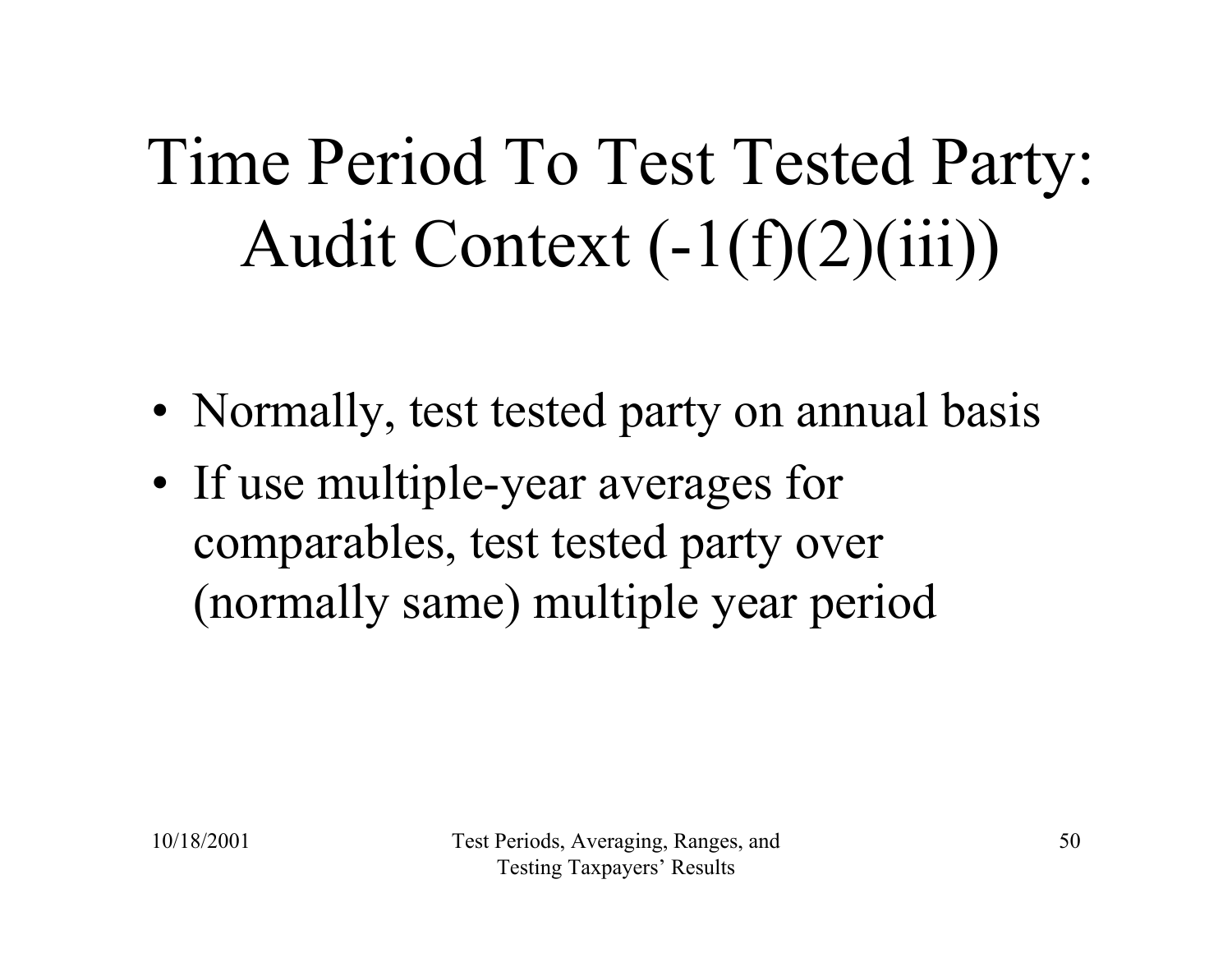# Audit Adjustments Using Multiple-year Testing

• If tested party's multiple-year results are outside range, adjust year being audited as usual (normally to median or mean) but "only to the extent that it would move the controlled taxpayer's multiple year average closer to the arm's length range for the multiple year period or to any point within such a range."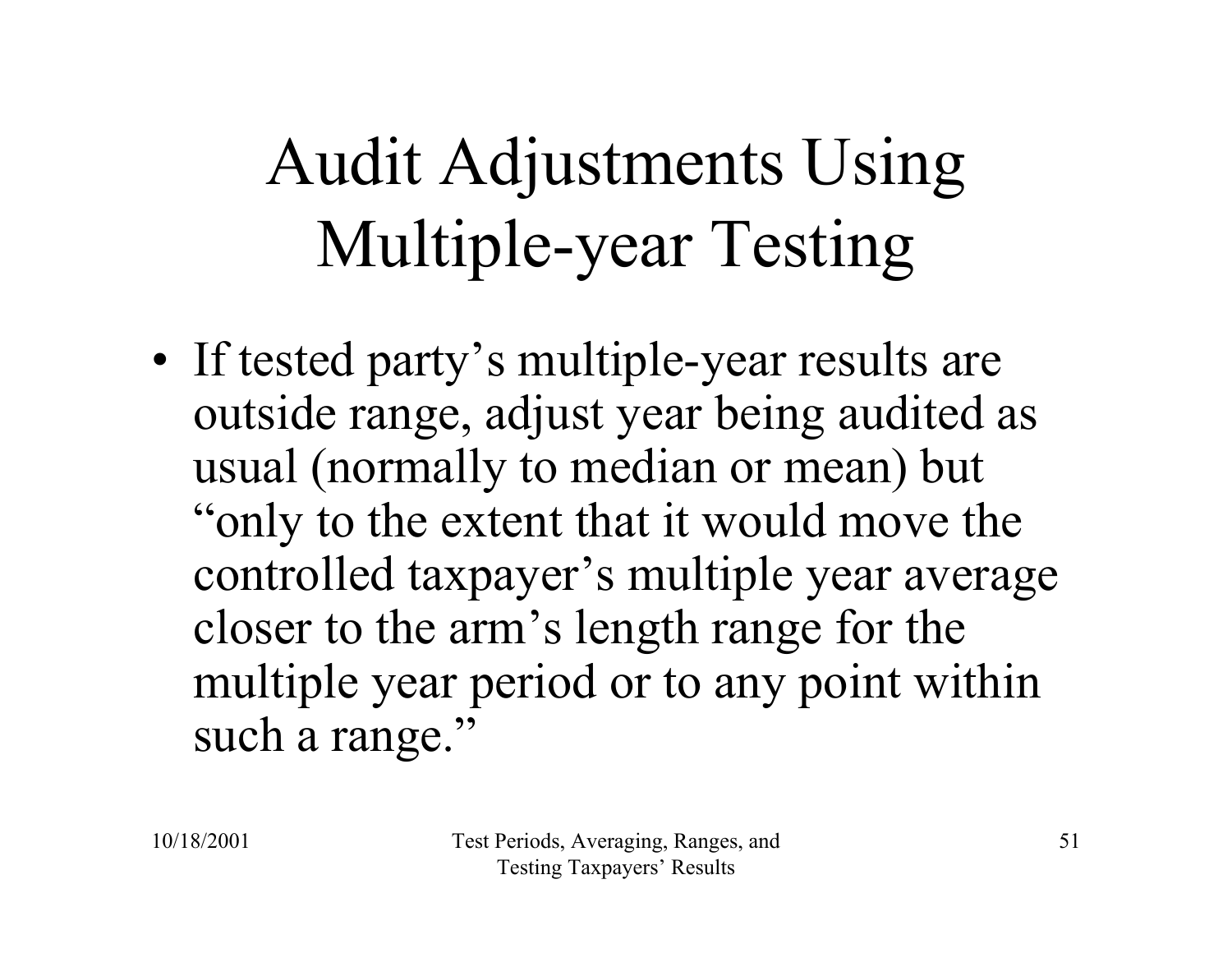#### Range 1 to 3; Can't adjust last year enough to get three-year average in range

| Yearly   |  |             | $-2$ | $\sim$         |
|----------|--|-------------|------|----------------|
| Result   |  |             |      |                |
| $3-Year$ |  | $\mathbf 2$ |      | $\blacksquare$ |
| Rolling  |  |             |      |                |
| Average  |  |             |      |                |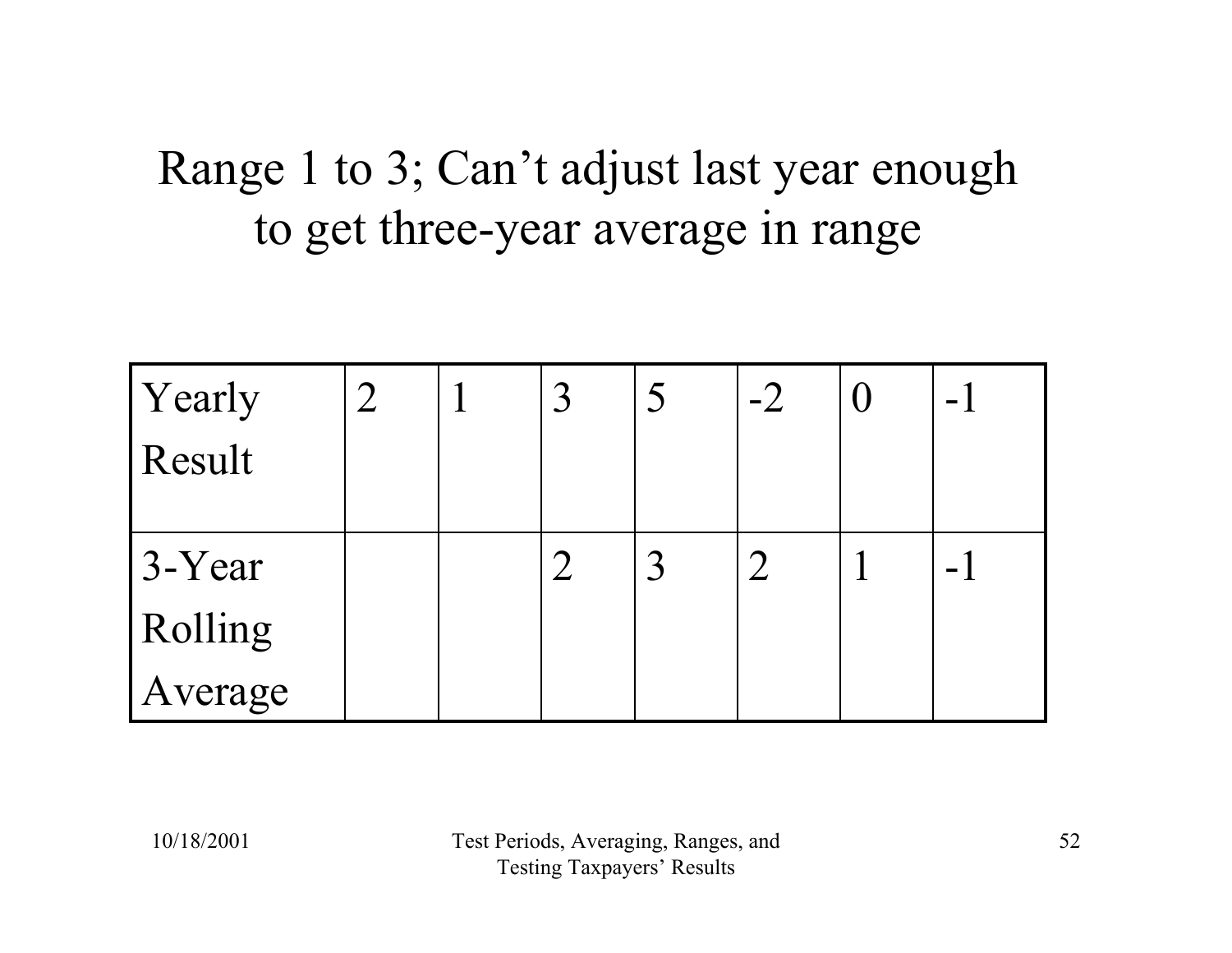Range 1 to 3; Don't adjust the last year because it would move three-year average in wrong direction

| Yearly<br>Result    |  | $-3$ | 9 | $-3$ | $-3$ |        |
|---------------------|--|------|---|------|------|--------|
| $3-Year$<br>Rolling |  |      | 3 |      |      | $-.67$ |
| Average             |  |      |   |      |      |        |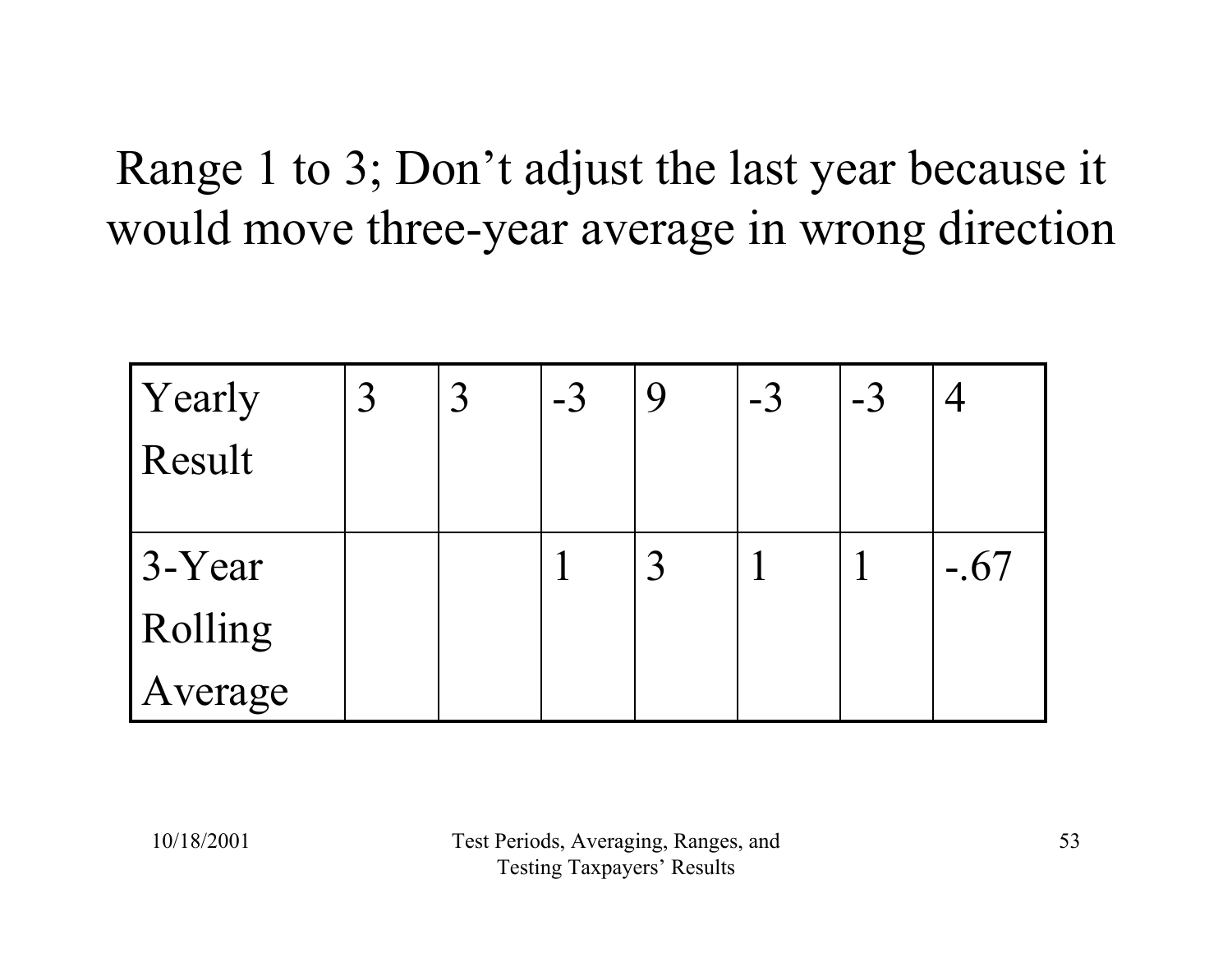#### How the APA Context Differs

- •• Can "review" multiple years at once (up to whole APA term)
- Mismatch between APA Term and comparables' test period
- Taxpayer knows in advance the range and testing method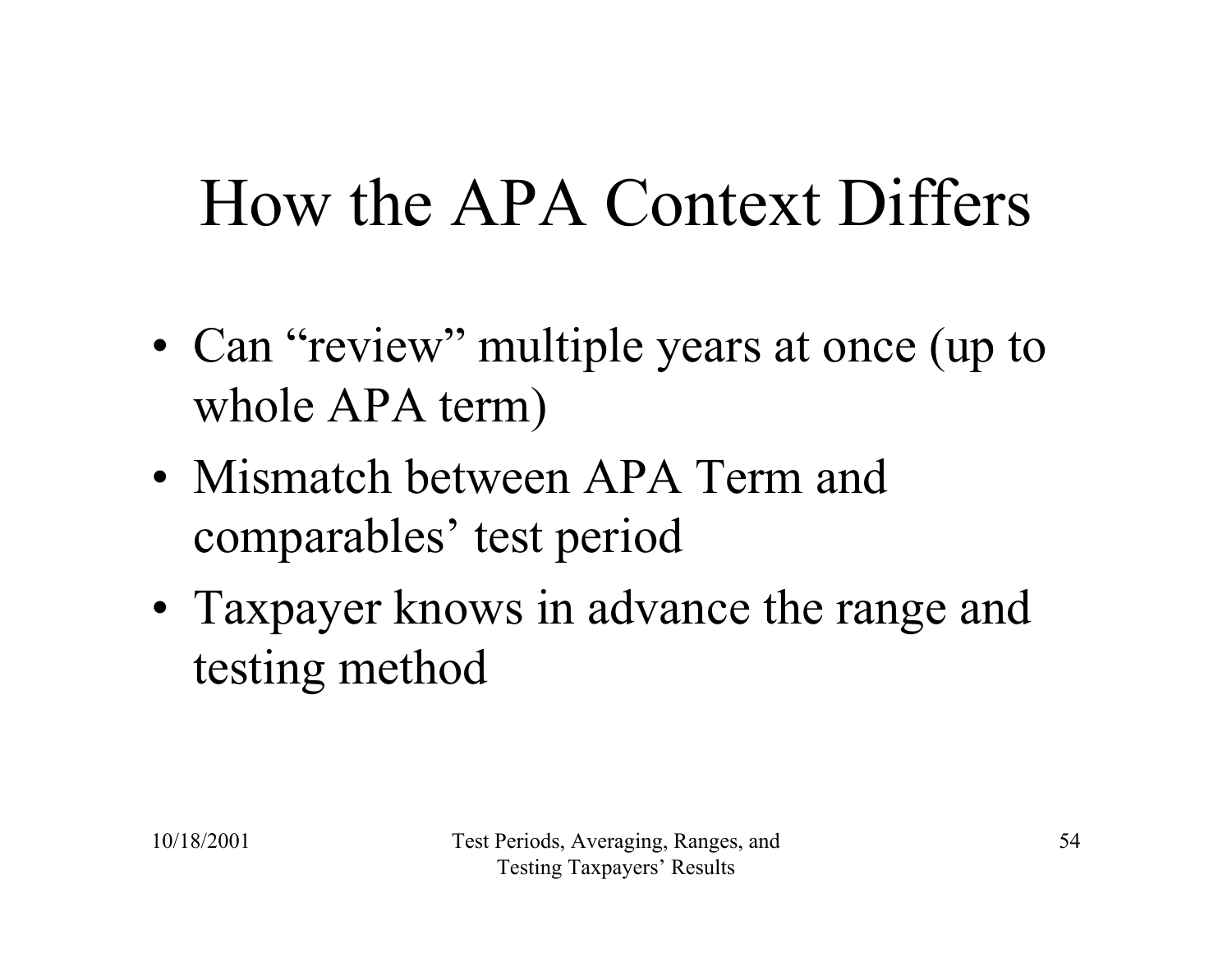# Single or Multiple Year Test?

- •• Presumption for single year test (avoid deferral)
- •• Can overcome presumption:
	- Cyclical nature of industry or products
	- –Renewals
	- Treaty partner concerns
	- –Prior conduct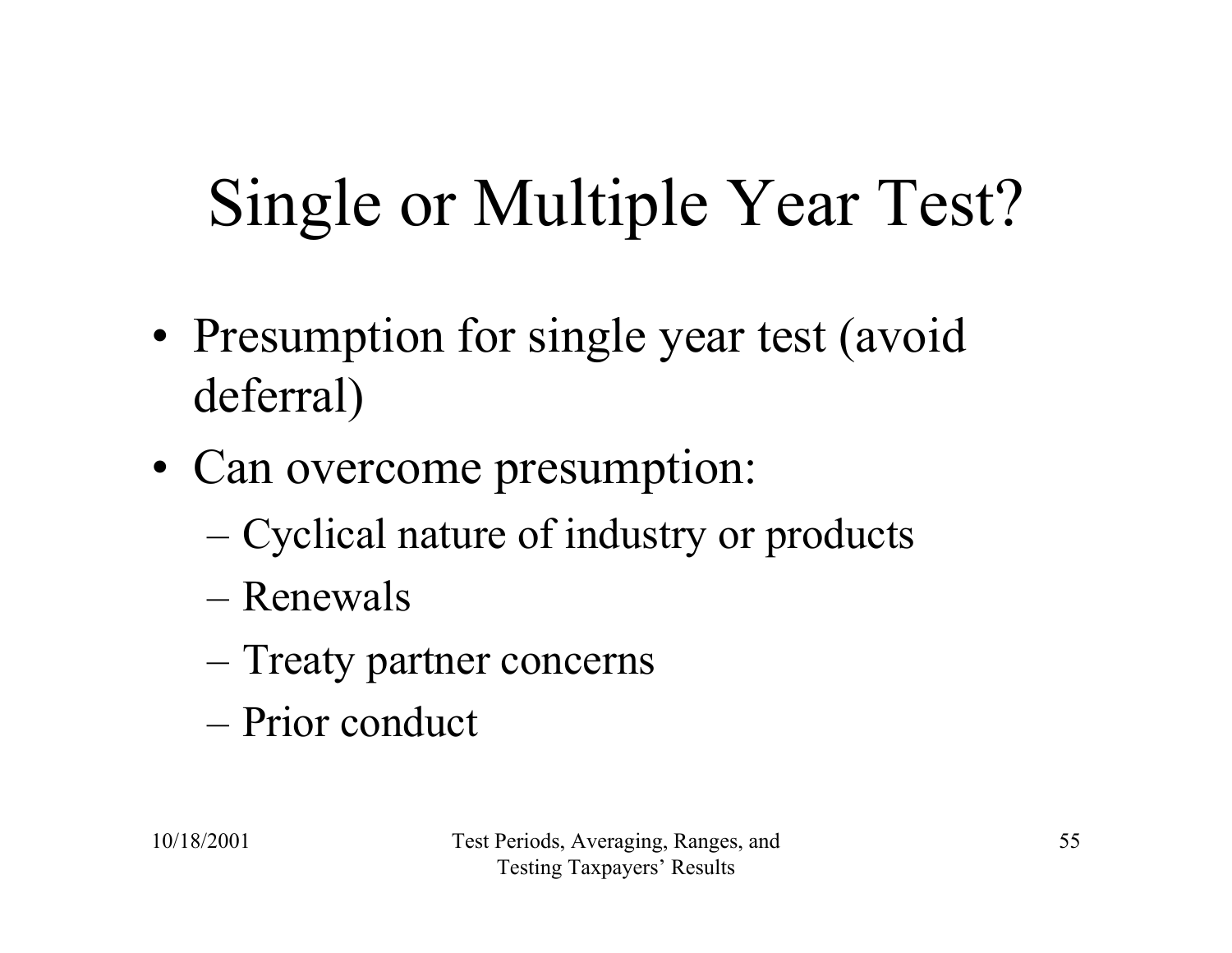#### Methods of Averaging

- •• Three-year rolling average
	- Traditionally common
	- Complicated scenarios
	- Two bites at cherry
	- Five-year pattern: low, low, high, low, low
	- Might agree to adjust current year beyond range if needed to get rolling average within range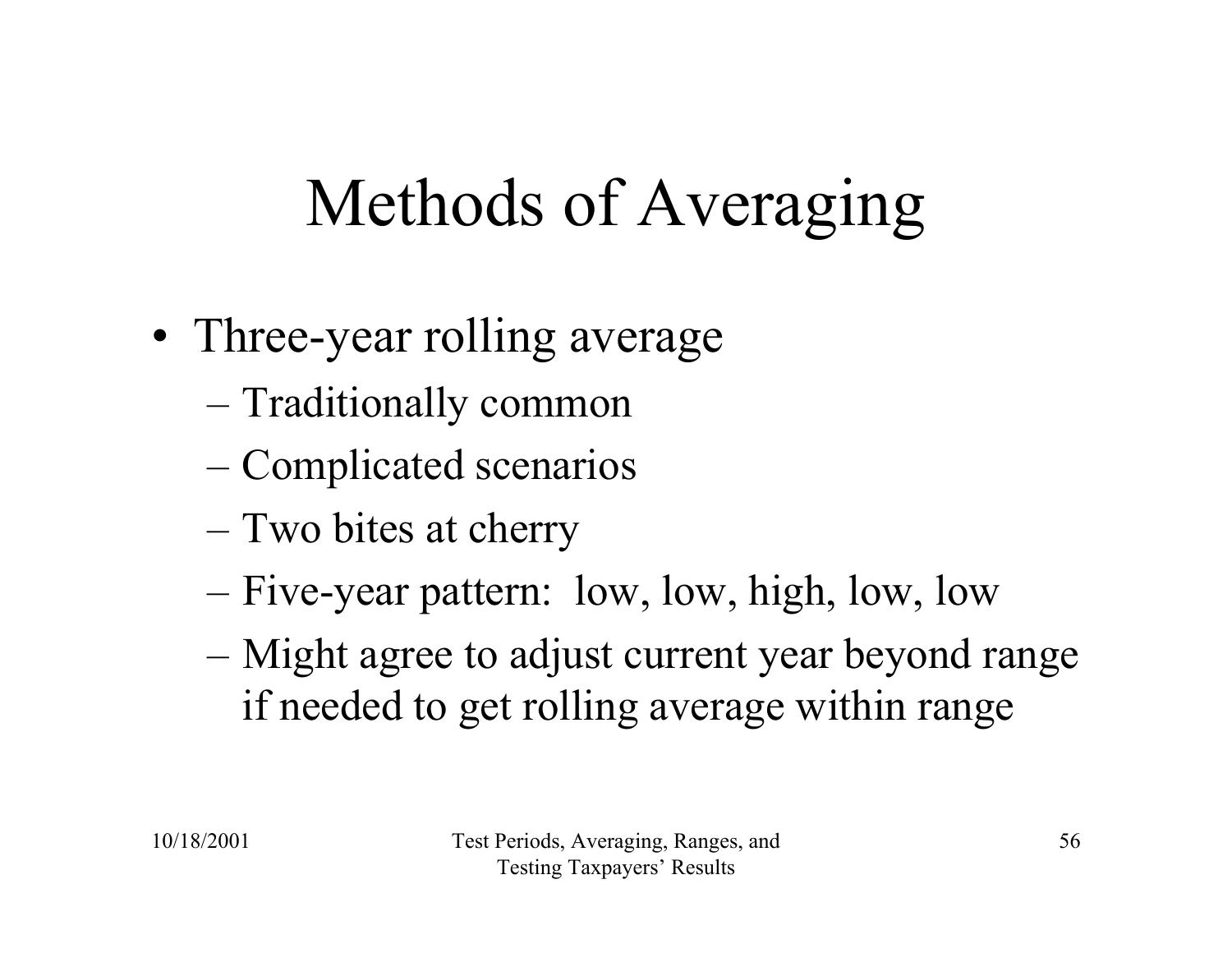#### Methods of Averaging

- •• Average over whole term (problem of deferral, disfavored)
- Cumulative average (e.g., true up from second year on) (not yet an established approach)
- • Somewhat relaxed individual year ranges combined with stricter average range